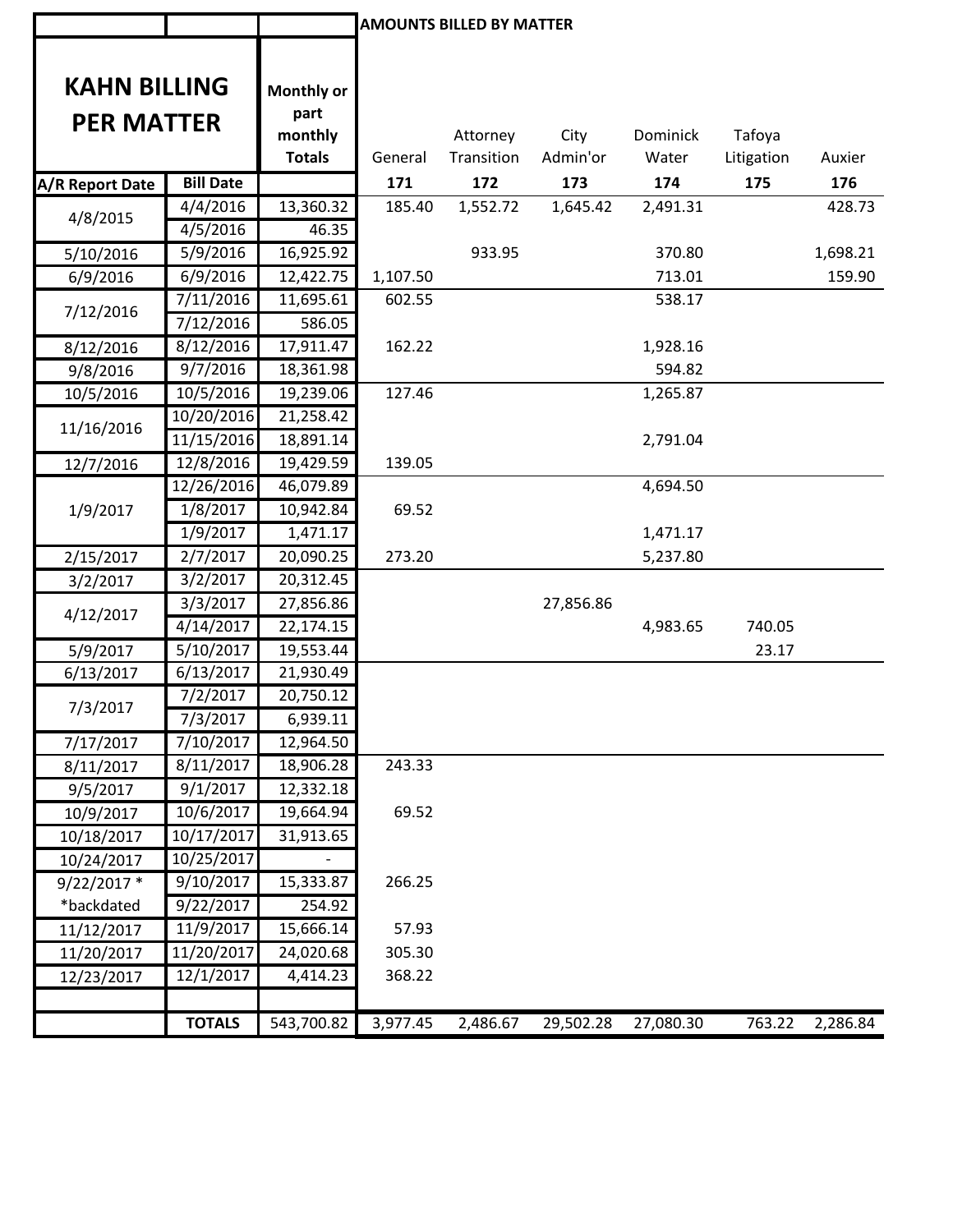|                        |                  |                          |              | <b>AMOUNTS BILLED BY MATTER</b> |              |                                |          |          |
|------------------------|------------------|--------------------------|--------------|---------------------------------|--------------|--------------------------------|----------|----------|
|                        |                  |                          |              |                                 |              |                                |          |          |
| <b>KAHN BILLING</b>    |                  |                          |              |                                 |              |                                |          |          |
|                        |                  | Monthly or               |              |                                 |              |                                |          |          |
| <b>PER MATTER</b>      |                  | part                     |              | <b>NRCDC</b>                    | Tenas        |                                | Const'n  | General  |
|                        |                  | monthly<br><b>Totals</b> | <b>NRCDC</b> | Tabor                           | see<br>Ditch | Lowry<br>Vanda veer Contract'g |          | Water    |
|                        | <b>Bill Date</b> |                          | 177          |                                 | 180          | 181                            | 182      | 183      |
| <b>A/R Report Date</b> | 4/4/2016         | 13,360.32                | 57.93        | 177.1                           | 162.22       | 46.35                          | 393.97   | 509.85   |
| 4/8/2015               | 4/5/2016         | 46.35                    |              |                                 |              |                                |          |          |
| 5/10/2016              | 5/9/2016         | 16,925.92                | 208.57       |                                 |              | 104.28                         | 312.86   |          |
|                        | 6/9/2016         | 12,422.75                | 1,650.57     |                                 |              | 1,001.41                       | 107.63   |          |
| 6/9/2016               | 7/11/2016        | 11,695.61                |              | 6,040.95                        |              | 966.91                         | 146.25   |          |
| 7/12/2016              | 7/12/2016        | 586.05                   |              |                                 |              |                                |          |          |
| 8/12/2016              | 8/12/2016        | 17,911.47                |              |                                 |              | 255.34                         | 230.97   |          |
| 9/8/2016               | 9/7/2016         | 18,361.98                |              |                                 |              | 397.75                         | 103.77   |          |
| 10/5/2016              | 10/5/2016        | 19,239.06                |              |                                 |              |                                |          | 341.44   |
|                        | 10/20/2016       | 21,258.42                |              | 21,258.42                       |              |                                |          |          |
| 11/16/2016             | 11/15/2016       | 18,891.14                |              |                                 |              |                                |          | 266.51   |
| 12/7/2016              | 12/8/2016        | 19,429.59                |              |                                 |              |                                |          | 127.46   |
|                        | 12/26/2016       | 46,079.89                |              |                                 |              |                                |          |          |
| 1/9/2017               | 1/8/2017         | 10,942.84                |              |                                 |              |                                |          | 185.40   |
|                        | 1/9/2017         | 1,471.17                 |              |                                 |              |                                |          |          |
| 2/15/2017              | 2/7/2017         | 20,090.25                |              |                                 |              |                                | 115.61   |          |
| 3/2/2017               | 3/2/2017         | 20,312.45                |              |                                 |              |                                | 143.94   |          |
|                        | 3/3/2017         | 27,856.86                |              |                                 |              |                                |          |          |
| 4/12/2017              | 4/14/2017        | 22,174.15                |              |                                 |              |                                | 434.14   |          |
| 5/9/2017               | 5/10/2017        | 19,553.44                |              |                                 |              |                                |          |          |
| 6/13/2017              | 6/13/2017        | 21,930.49                |              |                                 |              |                                |          |          |
|                        | 7/2/2017         | 20,750.12                |              |                                 |              |                                |          |          |
| 7/3/2017               | 7/3/2017         | 6,939.11                 |              |                                 |              |                                |          |          |
| 7/17/2017              | 7/10/2017        | 12,964.50                |              |                                 |              |                                |          |          |
| 8/11/2017              | 8/11/2017        | 18,906.28                |              |                                 |              |                                |          | 92.70    |
| 9/5/2017               | 9/1/2017         | 12,332.18                |              |                                 |              |                                |          |          |
| 10/9/2017              | 10/6/2017        | 19,664.94                |              |                                 |              |                                |          | 11.58    |
| 10/18/2017             | 10/17/2017       | 31,913.65                |              |                                 |              |                                |          |          |
| 10/24/2017             | 10/25/2017       |                          |              |                                 |              |                                |          |          |
| $9/22/2017$ *          | 9/10/2017        | 15,333.87                |              |                                 |              |                                | 127.20   | 23.17    |
| *backdated             | 9/22/2017        | 254.92                   |              |                                 |              |                                |          |          |
| 11/12/2017             | 11/9/2017        | 15,666.14                |              |                                 |              |                                |          | 34.76    |
| 11/20/2017             | 11/20/2017       | 24,020.68                |              |                                 |              |                                |          | 46.35    |
| 12/23/2017             | 12/1/2017        | 4,414.23                 |              |                                 |              |                                |          |          |
|                        |                  |                          |              |                                 |              |                                |          |          |
|                        | <b>TOTALS</b>    | 543,700.82               | 1,917.07     | 27,299.37                       | 162.22       | 2,772.04                       | 2,116.34 | 1,639.22 |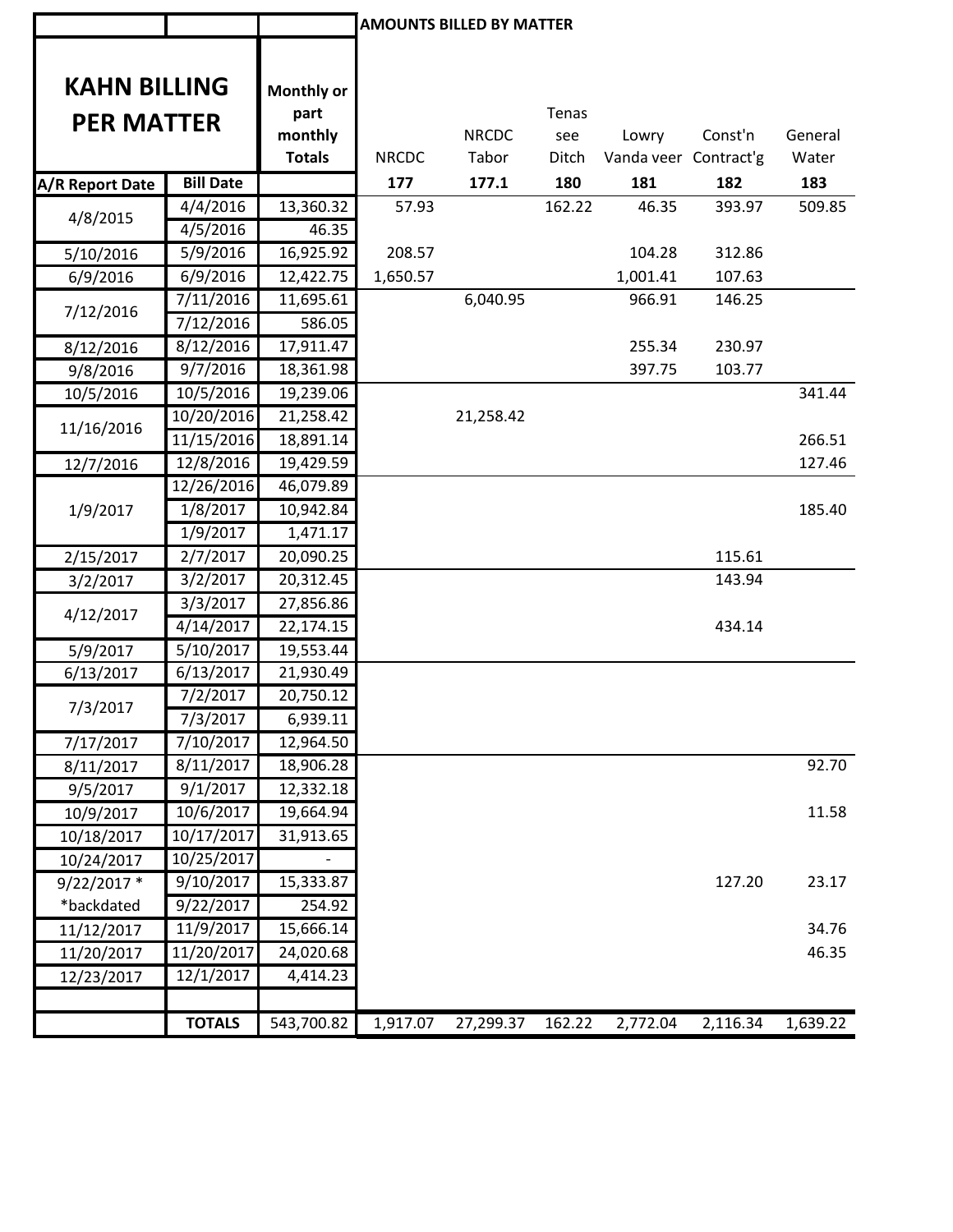|                     |                  |                          |                | <b>AMOUNTS BILLED BY MATTER</b> |                     |                 |                    |                      |
|---------------------|------------------|--------------------------|----------------|---------------------------------|---------------------|-----------------|--------------------|----------------------|
|                     |                  |                          |                |                                 |                     |                 |                    |                      |
| <b>KAHN BILLING</b> |                  |                          |                |                                 |                     |                 |                    |                      |
|                     |                  | <b>Monthly or</b>        |                |                                 |                     |                 |                    |                      |
| <b>PER MATTER</b>   |                  | part                     | General        | Water &                         | General             |                 | <b>Trans Init</b>  |                      |
|                     |                  | monthly<br><b>Totals</b> | Waste<br>water | Wastewater<br>Enterprise        | Personel<br>Matters | City<br>Council | Open Rec<br>& Mtgs | CO Spgs<br>Ark Water |
|                     | <b>Bill Date</b> |                          | 184            | 184.1                           | 185                 | 186             | 187                | 188                  |
| A/R Report Date     | 4/4/2016         | 13,360.32                | 602.55         |                                 |                     | 69.52           | 498.26             | 822.71               |
| 4/8/2015            | 4/5/2016         | 46.35                    |                |                                 |                     |                 |                    |                      |
| 5/10/2016           | 5/9/2016         | 16,925.92                |                |                                 |                     | 533.02          | 950.17             | 706.83               |
| 6/9/2016            | 6/9/2016         | 12,422.75                |                |                                 |                     | 494.91          | 46.35              | 50.98                |
|                     | 7/11/2016        | 11,695.61                |                |                                 | 139.05              | 456.80          | 555.17             |                      |
| 7/12/2016           | 7/12/2016        | 586.05                   |                |                                 |                     |                 |                    |                      |
| 8/12/2016           | 8/12/2016        | 17,911.47                |                |                                 |                     | 504.33          | 218.97             |                      |
| 9/8/2016            | 9/7/2016         | 18,361.98                |                |                                 |                     | 398.35          |                    |                      |
| 10/5/2016           | 10/5/2016        | 19,239.06                | 370.80         |                                 |                     | 345.56          | 438.52             |                      |
|                     | 10/20/2016       | 21,258.42                |                |                                 |                     |                 |                    |                      |
| 11/16/2016          | 11/15/2016       | 18,891.14                |                | 289.68                          |                     | 260.07          |                    |                      |
| 12/7/2016           | 12/8/2016        | 19,429.59                |                | 104.28                          |                     | 144.45          |                    |                      |
|                     | 12/26/2016       | 46,079.89                |                |                                 |                     |                 |                    |                      |
| 1/9/2017            | 1/8/2017         | 10,942.84                |                | 1,291.10                        |                     | 138.79          |                    |                      |
|                     | 1/9/2017         | 1,471.17                 |                |                                 |                     |                 |                    |                      |
| 2/15/2017           | 2/7/2017         | 20,090.25                |                | 549.17                          |                     | 129.00          |                    |                      |
| 3/2/2017            | 3/2/2017         | 20,312.45                |                | 990.08                          |                     | 277.07          |                    |                      |
|                     | 3/3/2017         | 27,856.86                |                |                                 |                     |                 |                    |                      |
| 4/12/2017           | 4/14/2017        | 22,174.15                |                | 241.02                          |                     | 231.23          | 347.62             |                      |
| 5/9/2017            | 5/10/2017        | 19,553.44                |                |                                 |                     | 185.40          |                    |                      |
| 6/13/2017           | 6/13/2017        | 21,930.49                |                | 74.93                           |                     | 115.87          | 467.10             |                      |
| 7/3/2017            | 7/2/2017         | 20,750.12                |                |                                 |                     |                 |                    |                      |
|                     | 7/3/2017         | 6,939.11                 |                |                                 |                     |                 |                    |                      |
| 7/17/2017           | 7/10/2017        | 12,964.50                |                |                                 |                     | 146.00          | 72.75              |                      |
| 8/11/2017           | 8/11/2017        | 18,906.28                |                |                                 |                     | 173.81          | 461.69             |                      |
| 9/5/2017            | 9/1/2017         | 12,332.18                |                |                                 |                     |                 |                    |                      |
| 10/9/2017           | 10/6/2017        | 19,664.94                |                |                                 |                     | 33.75           |                    |                      |
| 10/18/2017          | 10/17/2017       | 31,913.65                |                |                                 |                     |                 |                    |                      |
| 10/24/2017          | 10/25/2017       |                          |                |                                 |                     |                 |                    |                      |
| $9/22/2017$ *       | 9/10/2017        | 15,333.87                |                |                                 |                     | 162.22          | 23.17              |                      |
| *backdated          | 9/22/2017        | 254.92                   |                |                                 |                     |                 |                    |                      |
| 11/12/2017          | 11/9/2017        | 15,666.14                |                |                                 |                     | 225.57          | 564.75             |                      |
| 11/20/2017          | 11/20/2017       | 24,020.68                |                |                                 |                     | 150.63          | 928.03             |                      |
| 12/23/2017          | 12/1/2017        | 4,414.23                 |                |                                 |                     | 306.16          | 387.53             |                      |
|                     |                  |                          |                |                                 |                     |                 |                    |                      |
|                     | <b>TOTALS</b>    | 543,700.82               | 973.35         | 3,540.26                        | 139.05              | 5,482.51        | 5,960.08           | 1,580.52             |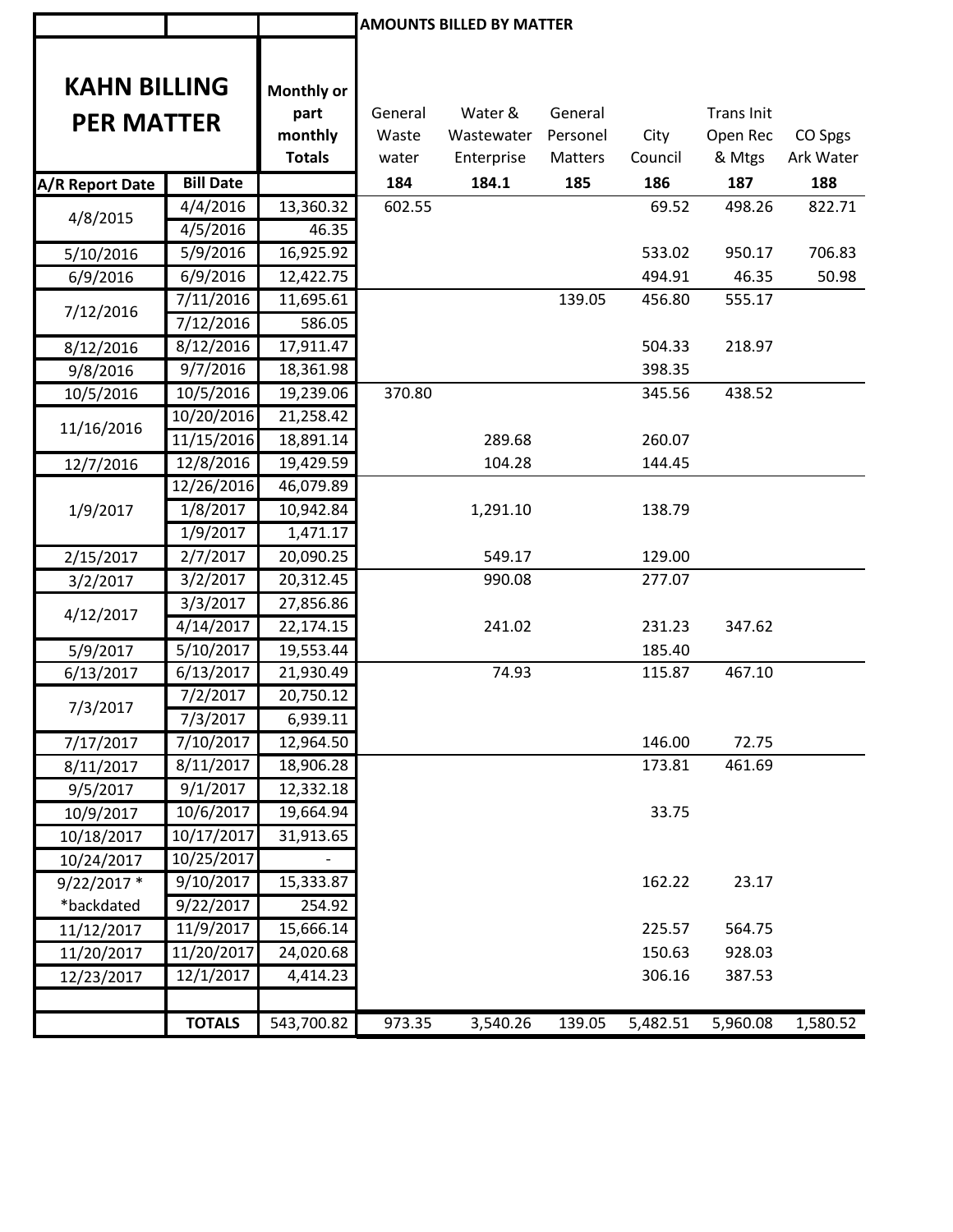|                     |                  |                   |              | <b>AMOUNTS BILLED BY MATTER</b> |                          |          |                      | <b>AMOUNTS B</b> |
|---------------------|------------------|-------------------|--------------|---------------------------------|--------------------------|----------|----------------------|------------------|
| <b>KAHN BILLING</b> |                  | <b>Monthly or</b> |              |                                 |                          |          |                      |                  |
| <b>PER MATTER</b>   |                  | part              |              | Trans Init                      | General                  |          |                      | Marijuana        |
|                     |                  | monthly           | <b>HRRMC</b> | Scope of                        | Land Use                 |          | Vacation Xcel Energy | Industry         |
|                     |                  | <b>Totals</b>     | Vandaveer    | Work                            | Planning                 | Rentals  | Reservoirs           | Taxation         |
| A/R Report Date     | <b>Bill Date</b> |                   | 191          | 192                             | 201                      | 201.1    | 202                  | 203              |
| 4/8/2015            | 4/4/2016         | 13,360.32         | 254.92       | 3,174.97                        | XX                       |          | 208.57               |                  |
|                     | 4/5/2016         | 46.35             |              |                                 |                          |          |                      | 46.35            |
| 5/10/2016           | 5/9/2016         | 16,925.92         | 347.62       | 9,299.61 xx                     |                          |          | 312.86               | 196.98           |
| 6/9/2016            | 6/9/2016         | 12,422.75         |              | 4,081.37                        |                          |          |                      |                  |
| 7/12/2016           | 7/11/2016        | 11,695.61         |              |                                 |                          | 375.69   | 548.21               |                  |
|                     | 7/12/2016        | 586.05            |              |                                 |                          |          |                      |                  |
| 8/12/2016           | 8/12/2016        | 17,911.47         |              |                                 |                          |          | 248.70               |                  |
| 9/8/2016            | 9/7/2016         | 18,361.98         |              |                                 |                          |          |                      |                  |
| 10/5/2016           | 10/5/2016        | 19,239.06         |              |                                 |                          |          | 236.64               |                  |
| 11/16/2016          | 10/20/2016       | 21,258.42         |              |                                 |                          |          |                      |                  |
|                     | 11/15/2016       | 18,891.14         |              |                                 |                          |          |                      | 266.51           |
| 12/7/2016           | 12/8/2016        | 19,429.59         |              |                                 |                          |          |                      |                  |
|                     | 12/26/2016       | 46,079.89         |              |                                 |                          |          |                      |                  |
| 1/9/2017            | 1/8/2017         | 10,942.84         |              |                                 |                          |          |                      |                  |
|                     | 1/9/2017         | 1,471.17          |              |                                 |                          |          |                      |                  |
| 2/15/2017           | 2/7/2017         | 20,090.25         |              |                                 |                          |          |                      |                  |
| 3/2/2017            | 3/2/2017         | 20,312.45         |              |                                 |                          | 173.81   | 468.90               |                  |
| 4/12/2017           | 3/3/2017         | 27,856.86         |              |                                 |                          |          |                      |                  |
|                     | 4/14/2017        | 22,174.15         |              |                                 |                          | 46.35    | 768.89               |                  |
| 5/9/2017            | 5/10/2017        | 19,553.44         |              |                                 |                          | 23.17    | 109.69               | 104.28           |
| 6/13/2017           | 6/13/2017        | 21,930.49         |              |                                 |                          | 685.28   | 23.17                | 393.20           |
| 7/3/2017            | 7/2/2017         | 20,750.12         |              |                                 |                          |          |                      |                  |
|                     | 7/3/2017         | 6,939.11          |              |                                 |                          |          |                      |                  |
| 7/17/2017           | 7/10/2017        | 12,964.50         |              |                                 |                          | 320.00   | 28.00                | 89.75            |
| 8/11/2017           | 8/11/2017        | 18,906.28         |              |                                 |                          | 104.28   |                      |                  |
| 9/5/2017            | 9/1/2017         | 12,332.18         |              |                                 |                          |          |                      |                  |
| 10/9/2017           | 10/6/2017        | 19,664.94         |              |                                 |                          |          |                      |                  |
| 10/18/2017          | 10/17/2017       | 31,913.65         |              |                                 |                          |          |                      |                  |
| 10/24/2017          | 10/25/2017       |                   |              |                                 |                          |          |                      |                  |
| $9/22/2017$ *       | 9/10/2017        | 15,333.87         |              |                                 |                          |          |                      |                  |
| *backdated          | 9/22/2017        | 254.92            |              |                                 |                          |          |                      |                  |
| 11/12/2017          | 11/9/2017        | 15,666.14         |              |                                 |                          |          |                      |                  |
| 11/20/2017          | 11/20/2017       | 24,020.68         |              |                                 |                          |          |                      |                  |
| 12/23/2017          | 12/1/2017        | 4,414.23          |              |                                 |                          |          |                      | 57.93            |
|                     | <b>TOTALS</b>    | 543,700.82        | 602.54       | 16,555.95                       | $\overline{\phantom{a}}$ | 1,728.58 | 2,953.63             | 1,155.00         |
|                     |                  |                   |              |                                 |                          |          |                      |                  |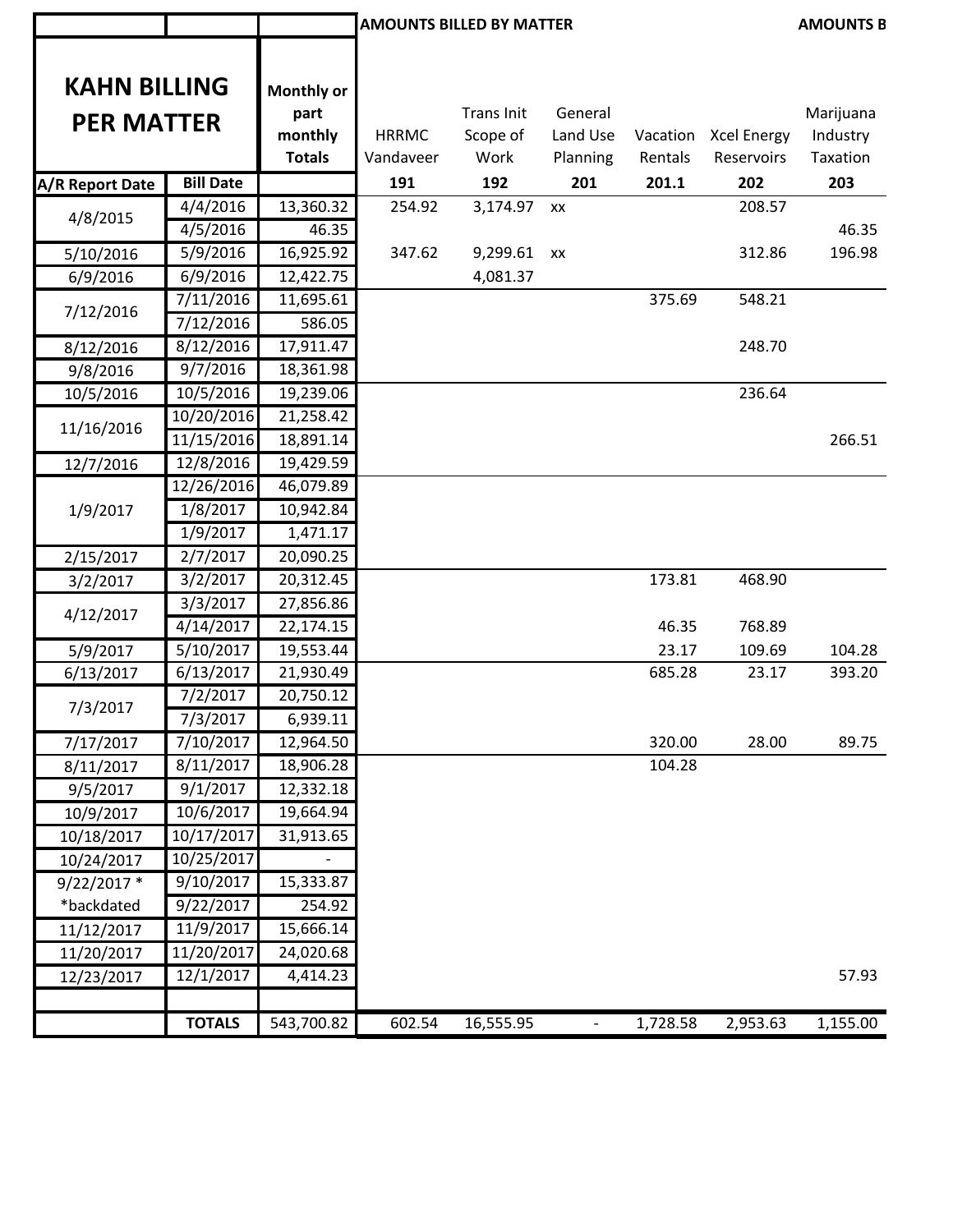|                     |                       |                    | <b>ILLED BY MATTER</b> |          |           |           |          |                           |
|---------------------|-----------------------|--------------------|------------------------|----------|-----------|-----------|----------|---------------------------|
|                     |                       |                    |                        |          |           |           |          |                           |
| <b>KAHN BILLING</b> |                       |                    |                        |          |           |           |          |                           |
|                     |                       | Monthly or<br>part |                        |          | Lake      | Harriet   |          | <b>Trans Init</b><br>City |
| <b>PER MATTER</b>   |                       | monthly            | Marvin                 | Jan      | County    | Alexander | Belmont  | Attorney                  |
|                     |                       | <b>Totals</b>      | Park                   | Schmidt  | Water App | Field     | Dev. Co. | Protocol                  |
| A/R Report Date     | <b>Bill Date</b>      |                    | 204                    | 206      | 208       | 209       | 210      | 213                       |
|                     | 4/4/2016              | 13,360.32          |                        |          |           |           |          |                           |
| 4/8/2015            | 4/5/2016              | 46.35              |                        |          |           |           |          |                           |
| 5/10/2016           | 5/9/2016              | 16,925.92          | 81.11                  |          | 57.93     |           |          |                           |
| 6/9/2016            | 6/9/2016              | 12,422.75          |                        |          |           | 220.16    | 671.81   |                           |
|                     | 7/11/2016             | 11,695.61          |                        |          |           |           |          | 132.87                    |
| 7/12/2016           | 7/12/2016             | 586.05             |                        |          |           |           |          |                           |
| 8/12/2016           | 8/12/2016             | 17,911.47          |                        | 1,816.45 |           |           |          | 262.16                    |
| 9/8/2016            | 9/7/2016              | 18,361.98          |                        |          |           | 56.25     | 97.59    | 1,181.41                  |
| 10/5/2016           | 10/5/2016             | 19,239.06          |                        |          |           |           | 57.93    | 51.50                     |
|                     | 10/20/2016            | 21,258.42          |                        |          |           |           |          |                           |
| 11/16/2016          | 11/15/2016            | 18,891.14          |                        |          |           |           |          | 68.49                     |
| 12/7/2016           | 12/8/2016             | 19,429.59          |                        |          |           |           |          | 127.20                    |
|                     | 12/26/2016            | 46,079.89          |                        |          |           |           |          |                           |
| 1/9/2017            | 1/8/2017              | 10,942.84          |                        |          |           |           |          |                           |
|                     | 1/9/2017              | 1,471.17           |                        |          |           |           |          |                           |
| 2/15/2017           | 2/7/2017              | 20,090.25          |                        |          |           |           |          | 70.14                     |
| 3/2/2017            | 3/2/2017              | 20,312.45          |                        |          |           |           |          | 1,688.83                  |
| 4/12/2017           | 3/3/2017              | 27,856.86          |                        |          |           |           |          |                           |
|                     | 4/14/2017             | 22,174.15          |                        |          |           |           |          | 1,908.84                  |
| 5/9/2017            | $\frac{1}{5/10/2017}$ | 19,553.44          |                        |          |           |           |          | 428.48                    |
| 6/13/2017           | 6/13/2017             | 21,930.49          |                        |          |           | 208.31    |          | 46.09                     |
| 7/3/2017            | 7/2/2017              | 20,750.12          |                        |          |           |           |          |                           |
|                     | 7/3/2017              | 6,939.11           |                        |          |           |           |          |                           |
| 7/17/2017           | 7/10/2017             | 12,964.50          |                        |          |           |           |          |                           |
| 8/11/2017           | 8/11/2017             | 18,906.28          |                        |          |           |           |          | 92.70                     |
| 9/5/2017            | 9/1/2017              | 12,332.18          |                        |          |           |           |          |                           |
| 10/9/2017           | 10/6/2017             | 19,664.94          |                        |          |           |           |          | 1,471.61                  |
| 10/18/2017          | 10/17/2017            | 31,913.65          |                        |          |           |           |          |                           |
| 10/24/2017          | 10/25/2017            |                    |                        |          |           |           |          |                           |
| $9/22/2017$ *       | 9/10/2017             | 15,333.87          |                        |          |           |           |          | 2,151.67                  |
| *backdated          | 9/22/2017             | 254.92             |                        |          |           |           |          |                           |
| 11/12/2017          | 11/9/2017             | 15,666.14          |                        |          |           |           |          | 1,080.98                  |
| 11/20/2017          | 11/20/2017            | 24,020.68          |                        |          |           |           |          | 1,188.36                  |
| 12/23/2017          | 12/1/2017             | 4,414.23           |                        |          |           |           |          | 22.66                     |
|                     |                       |                    |                        |          |           |           |          |                           |
|                     | <b>TOTALS</b>         | 543,700.82         | 81.11                  | 1,816.45 | 57.93     | 484.72    | 827.33   | 11,973.99                 |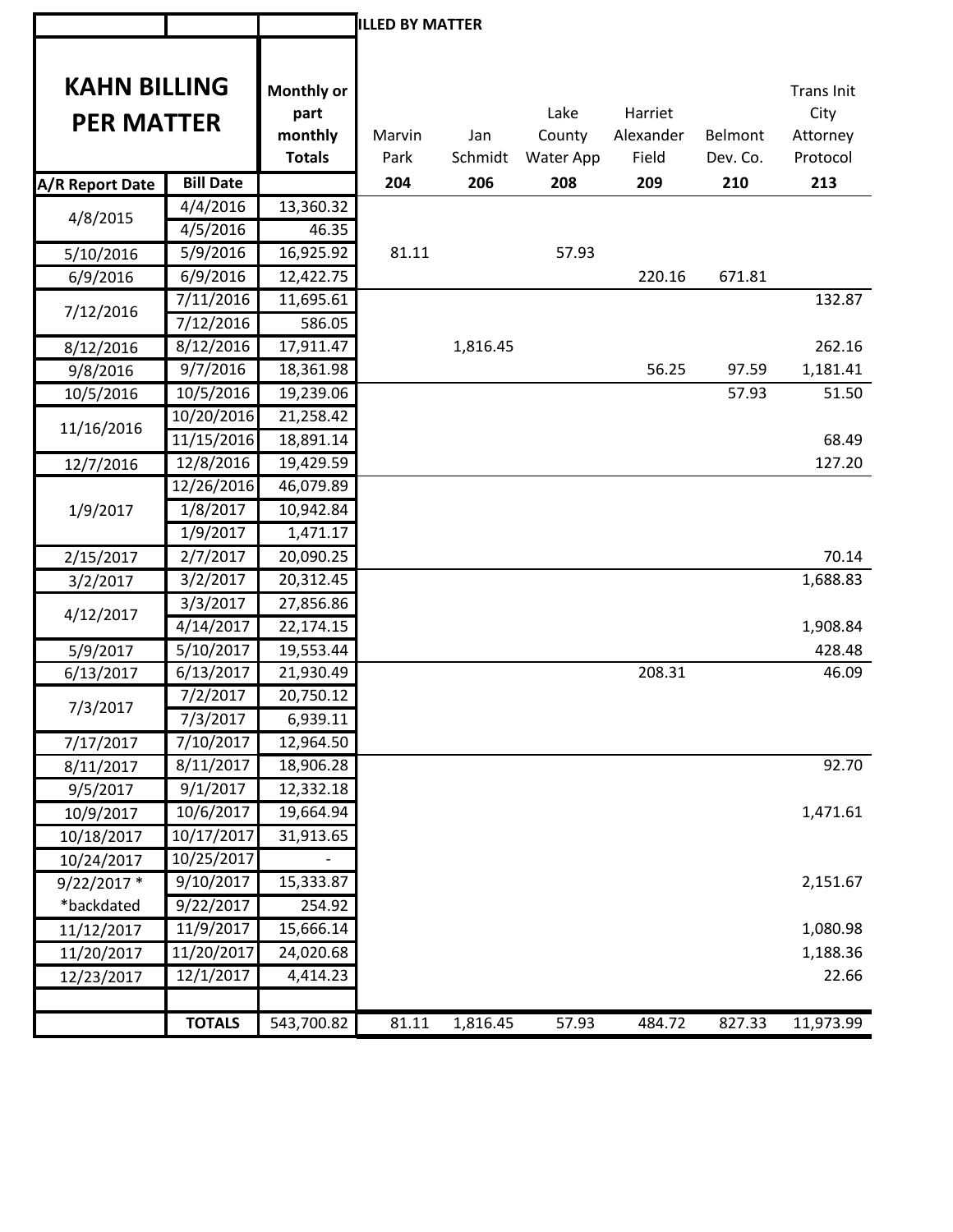|                     |                  |                   | <b>AMOUNTS BILLED BY MATTER</b>                   |             |             |          |          |                    |
|---------------------|------------------|-------------------|---------------------------------------------------|-------------|-------------|----------|----------|--------------------|
|                     |                  |                   |                                                   |             |             |          |          |                    |
| <b>KAHN BILLING</b> |                  |                   |                                                   |             |             |          |          |                    |
|                     |                  | <b>Monthly or</b> |                                                   |             |             |          |          |                    |
| <b>PER MATTER</b>   |                  | part              |                                                   |             |             |          | General  |                    |
|                     |                  | monthly           | James Miller Louise Fish Tom Bomer<br><b>CORA</b> | <b>CORA</b> | <b>CORA</b> | Wikoff   | Land Use | <b>Miller Fish</b> |
|                     |                  | <b>Totals</b>     |                                                   |             |             | Exchange | Planning | Complaints         |
| A/R Report Date     | <b>Bill Date</b> |                   | 214                                               | 215         | 216         | 218      | 219      | 220                |
| 4/8/2015            | 4/4/2016         | 13,360.32         |                                                   |             |             |          | 254.92   |                    |
|                     | 4/5/2016         | 46.35             |                                                   |             |             |          |          |                    |
| 5/10/2016           | 5/9/2016         | 16,925.92         |                                                   |             |             |          | 811.12   |                    |
| 6/9/2016            | 6/9/2016         | 12,422.75         | 588.64                                            | 955.32      | 573.19      |          | from 201 |                    |
| 7/12/2016           | 7/11/2016        | 11,695.61         | 891.98                                            | 301.01      |             |          |          |                    |
|                     | 7/12/2016        | 586.05            |                                                   |             | 185.14      | 146.25   | 104.28   | 150.38             |
| 8/12/2016           | 8/12/2016        | 17,911.47         | 1,878.68                                          | 179.22      | 109.69      | 305.62   | 475.08   | 4,216.84           |
| 9/8/2016            | 9/7/2016         | 18,361.98         | 650.70                                            | 154.24      | 131.58      | 681.70   |          | 275.78             |
| 10/5/2016           | 10/5/2016        | 19,239.06         | 863.14                                            | 167.13      | 282.99      |          | 81.11    |                    |
| 11/16/2016          | 10/20/2016       | 21,258.42         |                                                   |             |             |          |          |                    |
|                     | 11/15/2016       | 18,891.14         |                                                   |             |             |          | 69.52    |                    |
| 12/7/2016           | 12/8/2016        | 19,429.59         | 607.95                                            |             |             |          |          |                    |
|                     | 12/26/2016       | 46,079.89         |                                                   |             |             |          |          |                    |
| 1/9/2017            | 1/8/2017         | 10,942.84         |                                                   |             |             |          | 23.17    |                    |
|                     | 1/9/2017         | 1,471.17          |                                                   |             |             |          |          |                    |
| 2/15/2017           | 2/7/2017         | 20,090.25         | 405.30                                            |             |             |          |          |                    |
| 3/2/2017            | 3/2/2017         | 20,312.45         |                                                   |             |             |          | 57.93    |                    |
| 4/12/2017           | 3/3/2017         | 27,856.86         |                                                   |             |             |          |          |                    |
|                     | 4/14/2017        | 22,174.15         |                                                   |             |             |          |          |                    |
| 5/9/2017            | 5/10/2017        | 19,553.44         |                                                   |             |             |          |          |                    |
| 6/13/2017           | 6/13/2017        | 21,930.49         |                                                   |             |             |          |          |                    |
| 7/3/2017            | 7/2/2017         | 20,750.12         |                                                   |             |             |          |          |                    |
|                     | 7/3/2017         | 6,939.11          |                                                   |             |             |          |          |                    |
| 7/17/2017           | 7/10/2017        | 12,964.50         |                                                   |             |             |          |          |                    |
| 8/11/2017           | 8/11/2017        | 18,906.28         | 810.61                                            |             |             |          |          |                    |
| 9/5/2017            | 9/1/2017         | 12,332.18         |                                                   |             |             |          |          |                    |
| 10/9/2017           | 10/6/2017        | 19,664.94         | 23.17                                             |             |             |          | 11.58    |                    |
| 10/18/2017          | 10/17/2017       | 31,913.65         |                                                   |             |             |          |          |                    |
| 10/24/2017          | 10/25/2017       |                   |                                                   |             |             |          |          |                    |
| $9/22/2017$ *       | 9/10/2017        | 15,333.87         | 40.17                                             |             |             |          | 23.17    |                    |
| *backdated          | 9/22/2017        | 254.92            |                                                   |             |             |          |          |                    |
| 11/12/2017          | 11/9/2017        | 15,666.14         | 90.05                                             |             |             |          |          |                    |
| 11/20/2017          | 11/20/2017       | 24,020.68         |                                                   |             |             |          |          |                    |
| 12/23/2017          | 12/1/2017        | 4,414.23          |                                                   |             |             |          |          |                    |
|                     |                  |                   |                                                   |             |             |          |          |                    |
|                     | <b>TOTALS</b>    | 543,700.82        | 6,850.39                                          | 1,756.92    | 1,282.59    | 1,133.57 | 1,911.88 | 4,643.00           |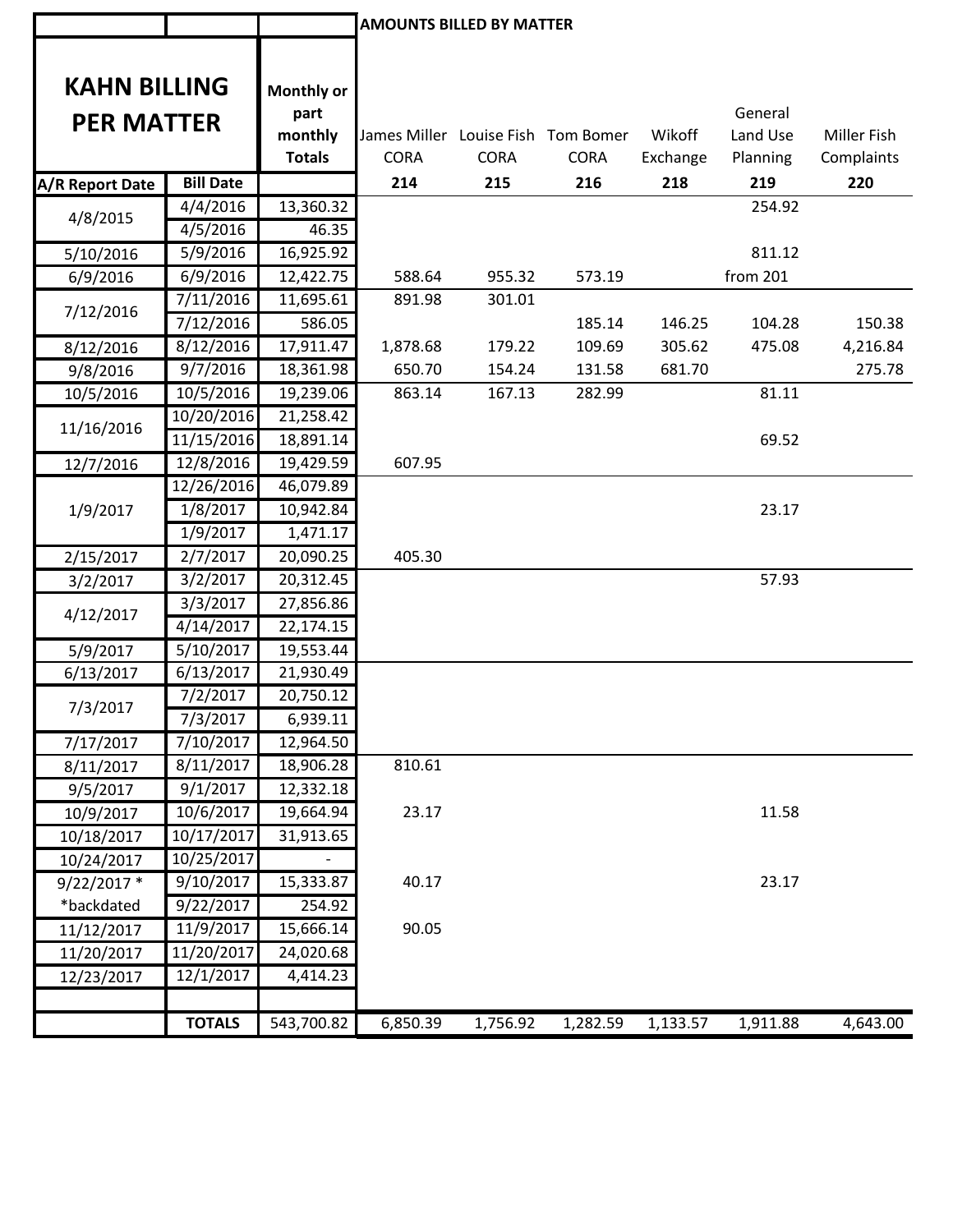|                        |                        |                        | <b>AMOUNTS BILLED BY MATTER</b> |              |           |             |                   |             |
|------------------------|------------------------|------------------------|---------------------------------|--------------|-----------|-------------|-------------------|-------------|
| <b>KAHN BILLING</b>    |                        | Monthly or             |                                 | <b>Trans</b> |           |             |                   | CO Water    |
| <b>PER MATTER</b>      |                        | part                   | City Admin                      | Project      |           | Jennifer    |                   | Resources & |
|                        |                        | monthly                | & Finance                       | Social       | Charter   | Swan        | <b>Two Rivers</b> | Developm't  |
|                        |                        | <b>Totals</b>          | Transition                      | Media        | Franchise | <b>CORA</b> | Dev'm't           | Authority   |
| <b>A/R Report Date</b> | <b>Bill Date</b>       |                        | 221                             | 222          | 224       | 225         | 229               | 231         |
| 4/8/2015               | 4/4/2016               | 13,360.32              |                                 |              |           |             |                   |             |
|                        | 4/5/2016               | 46.35                  |                                 |              |           |             |                   |             |
| 5/10/2016              | 5/9/2016               | 16,925.92              |                                 |              |           |             |                   |             |
| 6/9/2016               | 6/9/2016               | 12,422.75              |                                 |              |           |             |                   |             |
| 7/12/2016              | 7/11/2016              | 11,695.61              |                                 |              |           |             |                   |             |
|                        | 7/12/2016              | 586.05                 |                                 |              |           |             |                   |             |
| 8/12/2016              | 8/12/2016              | 17,911.47              | 1,170.33                        | 2,451.47     | 127.46    | 1,369.78    |                   |             |
| 9/8/2016               | 9/7/2016               | 18,361.98              | 69.52                           | 462.98 xx    |           | 138.53      | 83.54             | 474.57      |
| 10/5/2016              | 10/5/2016              | 19,239.06              |                                 |              |           | 115.36      | 81.11             |             |
| 11/16/2016             | 10/20/2016             | 21,258.42              |                                 |              |           |             |                   |             |
|                        | 11/15/2016             | 18,891.14              | 104.28                          |              |           |             | 208.57            |             |
| 12/7/2016              | 12/8/2016              | 19,429.59<br>46,079.89 | 69.52                           |              |           |             | 34.76             |             |
|                        | 12/26/2016<br>1/8/2017 | 10,942.84              | 173.81                          |              |           |             |                   |             |
| 1/9/2017               | 1/9/2017               | 1,471.17               |                                 |              |           |             |                   |             |
|                        | 2/7/2017               | 20,090.25              | 376.20                          |              |           |             |                   |             |
| 2/15/2017              | 3/2/2017               | 20,312.45              | 451.91                          |              |           |             | 104.28            |             |
| 3/2/2017               | 3/3/2017               | 27,856.86              |                                 |              |           |             |                   |             |
| 4/12/2017              | 4/14/2017              | 22,174.15              | 139.05                          |              |           |             | 515.00            |             |
| 5/9/2017               | 5/10/2017              | 19,553.44              |                                 |              | 654.30    |             |                   |             |
| 6/13/2017              | 6/13/2017              | 21,930.49              |                                 |              |           |             |                   |             |
|                        | $\frac{1}{7}/2$ /2017  | 20,750.12              |                                 |              |           |             |                   |             |
| 7/3/2017               | 7/3/2017               | 6,939.11               |                                 |              |           |             |                   |             |
| 7/17/2017              | 7/10/2017              | 12,964.50              |                                 |              |           |             | 134.75            |             |
| 8/11/2017              | 8/11/2017              | 18,906.28              |                                 |              | 3,815.12  |             | 1,064.76          |             |
| 9/5/2017               | 9/1/2017               | 12,332.18              |                                 |              |           |             |                   |             |
| 10/9/2017              | 10/6/2017              | 19,664.94              |                                 |              |           |             |                   |             |
| 10/18/2017             | 10/17/2017             | 31,913.65              |                                 |              |           |             |                   |             |
| 10/24/2017             | 10/25/2017             |                        |                                 |              |           |             |                   |             |
| $9/22/2017$ *          | 9/10/2017              | 15,333.87              |                                 |              | 768.12    |             | 57.93             |             |
| *backdated             | 9/22/2017              | 254.92                 |                                 |              |           |             |                   |             |
| 11/12/2017             | 11/9/2017              | 15,666.14              |                                 |              | 1,344.66  |             |                   |             |
| 11/20/2017             | 11/20/2017             | 24,020.68              |                                 |              | 202.13    |             |                   |             |
| 12/23/2017             | 12/1/2017              | 4,414.23               |                                 |              | 23.17     |             |                   |             |
|                        |                        |                        |                                 |              |           |             |                   |             |
|                        | <b>TOTALS</b>          | 543,700.82             | 2,554.62                        | 2,914.45     | 6,934.96  | 1,623.67    | 2,284.70          | 474.57      |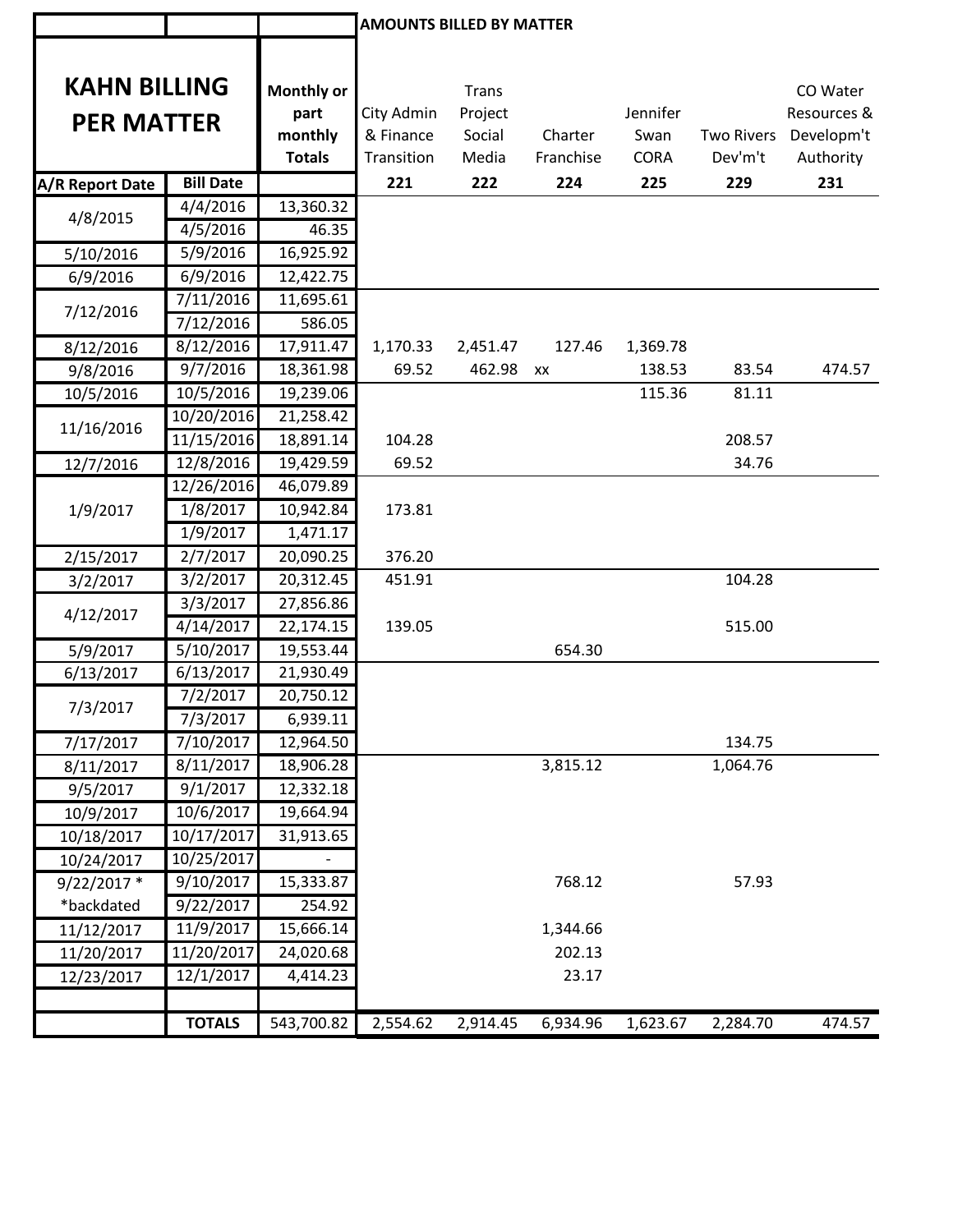|                        |                  |               | <b>AMOUNTS BILLED BY MATTER</b> |            |                        |            |                   |        |  |
|------------------------|------------------|---------------|---------------------------------|------------|------------------------|------------|-------------------|--------|--|
| <b>KAHN BILLING</b>    |                  | Monthly or    | Miller                          |            |                        |            | Alison            |        |  |
| <b>PER MATTER</b>      |                  | part          | <b>Bomer Fish</b>               | Sales Tax  | Walt Harder Cristo OTR |            | <b>Brown</b>      | Little |  |
|                        |                  | monthly       | <b>CORA</b>                     | Redistrib. | COML                   |            | Option & Muni Gov | River  |  |
|                        |                  | <b>Totals</b> | Litigation                      | Ordinnce   | Litigation             | Lease Agmt | Init              | Annex  |  |
| <b>A/R Report Date</b> | <b>Bill Date</b> |               | 232                             | 233        | 237                    | 239        | 240               | 242    |  |
|                        | 4/4/2016         | 13,360.32     |                                 |            |                        |            |                   |        |  |
| 4/8/2015               | 4/5/2016         | 46.35         |                                 |            |                        |            |                   |        |  |
| 5/10/2016              | 5/9/2016         | 16,925.92     |                                 |            |                        |            |                   |        |  |
| 6/9/2016               | 6/9/2016         | 12,422.75     |                                 |            |                        |            |                   |        |  |
| 7/12/2016              | 7/11/2016        | 11,695.61     |                                 |            |                        |            |                   |        |  |
|                        | 7/12/2016        | 586.05        |                                 |            |                        |            |                   |        |  |
| 8/12/2016              | 8/12/2016        | 17,911.47     |                                 |            |                        |            |                   |        |  |
| 9/8/2016               | 9/7/2016         | 18,361.98     | 8,995.50                        | 497.74     | 2,066.43               | 439.81     | 409.42            |        |  |
| 10/5/2016              | 10/5/2016        | 19,239.06     | 3,502.77                        | 81.11      | 2,008.75               | 480.49     | 162.22            | 81.11  |  |
| 11/16/2016             | 10/20/2016       | 21,258.42     |                                 |            |                        |            |                   |        |  |
|                        | 11/15/2016       | 18,891.14     | 2,110.98                        |            | 2,096.56               | 86.52      |                   | 57.93  |  |
| 12/7/2016              | 12/8/2016        | 19,429.59     | 458.09                          |            | 150.63                 |            |                   | 46.35  |  |
|                        | 12/26/2016       | 46,079.89     |                                 |            |                        |            |                   |        |  |
| 1/9/2017               | 1/8/2017         | 10,942.84     | 878.84                          |            | 711.98                 | 46.35      |                   |        |  |
|                        | 1/9/2017         | 1,471.17      |                                 |            |                        |            |                   |        |  |
| 2/15/2017              | 2/7/2017         | 20,090.25     | 2,292.26                        |            | 723.83                 | 225.31     |                   |        |  |
| 3/2/2017               | 3/2/2017         | 20,312.45     | 3,409.30                        |            | 2,360.76               | 46.35      |                   |        |  |
| 4/12/2017              | 3/3/2017         | 27,856.86     |                                 |            |                        |            |                   |        |  |
|                        | 4/14/2017        | 22,174.15     | 6,077.00                        |            | 1,288.53               |            |                   |        |  |
| 5/9/2017               | 5/10/2017        | 19,553.44     | 7,878.72                        |            | 2,162.74               |            |                   |        |  |
| 6/13/2017              | 6/13/2017        | 21,930.49     |                                 |            | 704.52                 |            |                   |        |  |
| 7/3/2017               | 7/2/2017         | 20,750.12     | 20,750.12                       |            |                        |            |                   |        |  |
|                        | 7/3/2017         | 6,939.11      |                                 |            |                        |            |                   |        |  |
| 7/17/2017              | 7/10/2017        | 12,964.50     |                                 |            | 5,491.00               |            |                   |        |  |
| 8/11/2017              | 8/11/2017        | 18,906.28     | 1,981.20                        |            |                        |            |                   |        |  |
| 9/5/2017               | 9/1/2017         | 12,332.18     |                                 |            |                        |            |                   |        |  |
| 10/9/2017              | 10/6/2017        | 19,664.94     | 971.54                          |            |                        |            |                   |        |  |
| 10/18/2017             | 10/17/2017       | 31,913.65     |                                 |            |                        |            |                   |        |  |
| 10/24/2017             | 10/25/2017       |               |                                 |            |                        |            |                   |        |  |
| $9/22/2017$ *          | 9/10/2017        | 15,333.87     | 1,748.29                        |            |                        |            |                   |        |  |
| *backdated             | 9/22/2017        | 254.92        |                                 |            |                        |            |                   |        |  |
| 11/12/2017             | 11/9/2017        | 15,666.14     | 2,441.10                        |            |                        |            |                   |        |  |
| 11/20/2017             | 11/20/2017       | 24,020.68     | 1,588.51                        |            |                        |            |                   |        |  |
| 12/23/2017             | 12/1/2017        | 4,414.23      | 1,246.04                        |            |                        |            |                   |        |  |
|                        |                  |               |                                 |            |                        |            |                   |        |  |
|                        | <b>TOTALS</b>    | 543,700.82    | 66,330.26                       | 578.85     | 19,765.73              | 1,324.83   | 571.64            | 185.39 |  |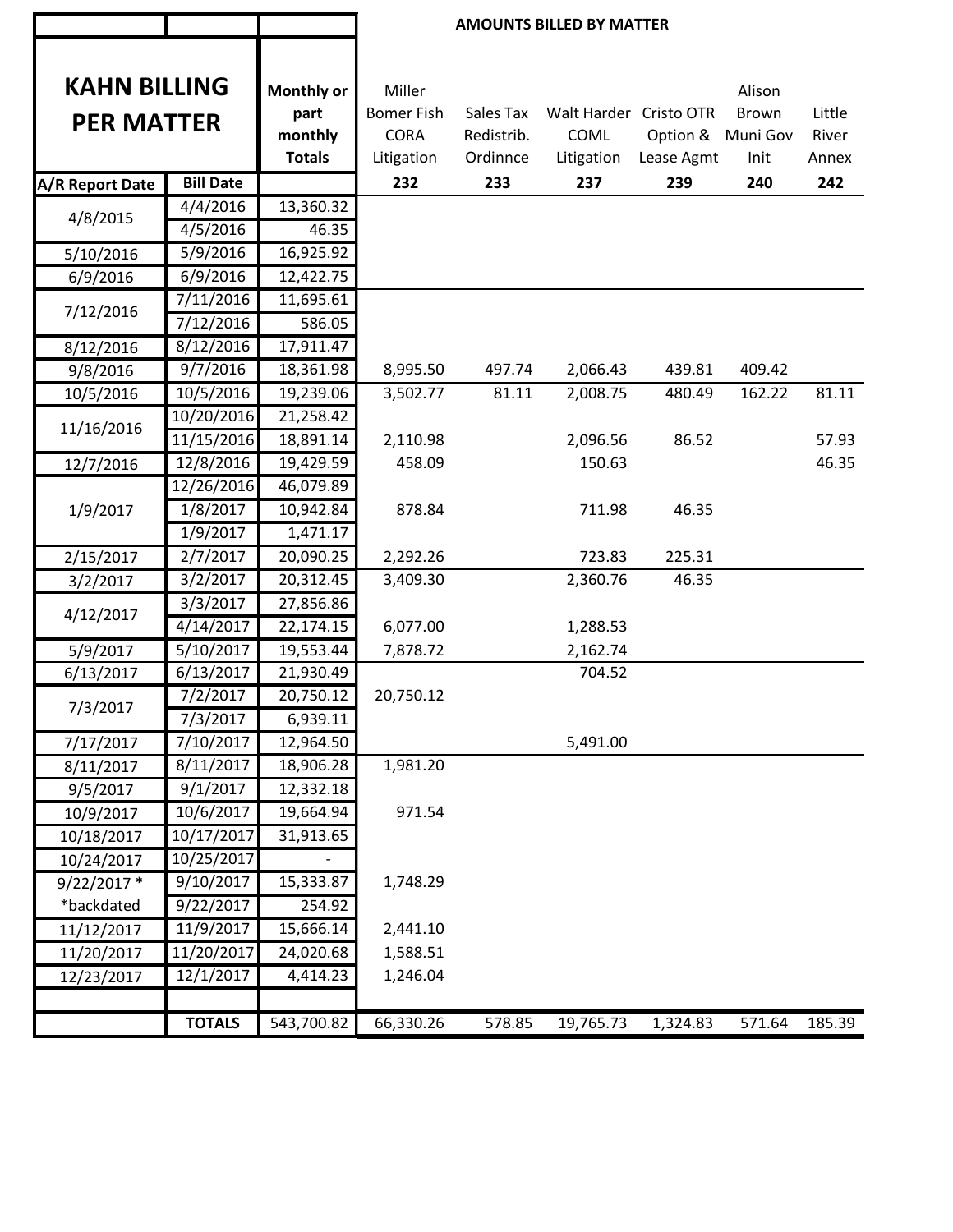|                     |                  |                    | <b>AMOUNTS BILLED BY MATTER</b> |                      |          |        |                 |            |  |
|---------------------|------------------|--------------------|---------------------------------|----------------------|----------|--------|-----------------|------------|--|
| <b>KAHN BILLING</b> |                  | Monthly or<br>part |                                 | <b>NRCDC</b><br>High |          | Sprout | Alison<br>Brown |            |  |
| <b>PER MATTER</b>   |                  | monthly            | <b>NRCDC Tabor</b>              | Country              | Muni     | Tiny   | <b>NRCDC</b>    | Jada Davis |  |
|                     |                  | <b>Totals</b>      | Compliance                      | <b>Bank</b>          | Court    | Houses | <b>CORA</b>     | Claim      |  |
| A/R Report Date     | <b>Bill Date</b> |                    | 243                             | 244                  | 248      | 250    | 252             | 257        |  |
|                     | 4/4/2016         | 13,360.32          |                                 |                      |          |        |                 |            |  |
| 4/8/2015            | 4/5/2016         | 46.35              |                                 |                      |          |        |                 |            |  |
| 5/10/2016           | 5/9/2016         | 16,925.92          |                                 |                      |          |        |                 |            |  |
| 6/9/2016            | 6/9/2016         | 12,422.75          |                                 |                      |          |        |                 |            |  |
|                     | 7/11/2016        | 11,695.61          |                                 |                      |          |        |                 |            |  |
| 7/12/2016           | 7/12/2016        | 586.05             |                                 |                      |          |        |                 |            |  |
| 8/12/2016           | 8/12/2016        | 17,911.47          |                                 |                      |          |        |                 |            |  |
| 9/8/2016            | 9/7/2016         | 18,361.98          |                                 |                      |          |        |                 |            |  |
| 10/5/2016           | 10/5/2016        | 19,239.06          | 3,486.55                        | 4,400.93             | 92.70    | 115.87 |                 |            |  |
|                     | 10/20/2016       | 21,258.42          |                                 |                      |          |        |                 |            |  |
| 11/16/2016          | 11/15/2016       | 18,891.14          | 8,784.09                        | 341.18               |          | 34.75  | 1,054.46        |            |  |
| 12/7/2016           | 12/8/2016        | 19,429.59          | 13,580.55                       | 2,214.75             | 254.92   |        | 599.71          | 769.92     |  |
|                     | 12/26/2016       | 46,079.89          | 7,928.16                        |                      |          |        |                 |            |  |
| 1/9/2017            | 1/8/2017         | 10,942.84          |                                 | 1,424.74             | 185.40   |        | 987.51          | 1,053.94   |  |
|                     | 1/9/2017         | 1,471.17           |                                 |                      |          |        |                 |            |  |
| 2/15/2017           | 2/7/2017         | 20,090.25          |                                 | 359.21               |          |        | 150.38          | 225.31     |  |
| 3/2/2017            | 3/2/2017         | 20,312.45          |                                 | 57.93                | 231.49   |        | 428.48          | 22.66      |  |
|                     | 3/3/2017         | 27,856.86          |                                 |                      |          |        |                 |            |  |
| 4/12/2017           | 4/14/2017        | 22,174.15          |                                 | 34.76                | 393.97   |        | 86.52           | 493.50     |  |
| 5/9/2017            | 5/10/2017        | 19,553.44          |                                 |                      | 23.17    |        |                 | 323.16     |  |
| 6/13/2017           | 6/13/2017        | 21,930.49          |                                 |                      | 57.93    |        |                 | 190.55     |  |
| 7/3/2017            | 7/2/2017         | 20,750.12          |                                 |                      |          |        |                 |            |  |
|                     | 7/3/2017         | 6,939.11           |                                 |                      |          |        |                 |            |  |
| 7/17/2017           | 7/10/2017        | 12,964.50          |                                 |                      |          |        |                 | 45.00      |  |
| 8/11/2017           | 8/11/2017        | 18,906.28          |                                 |                      |          |        |                 | 404.27     |  |
| 9/5/2017            | 9/1/2017         | 12,332.18          |                                 |                      |          |        |                 |            |  |
| 10/9/2017           | 10/6/2017        | 19,664.94          |                                 | 803.40               |          |        |                 | 312.60     |  |
| 10/18/2017          | 10/17/2017       | 31,913.65          |                                 |                      |          |        |                 |            |  |
| 10/24/2017          | 10/25/2017       |                    |                                 |                      |          |        |                 |            |  |
| $9/22/2017$ *       | 9/10/2017        | 15,333.87          |                                 |                      |          |        |                 | 270.37     |  |
| *backdated          | 9/22/2017        | 254.92             |                                 |                      |          |        |                 |            |  |
| 11/12/2017          | 11/9/2017        | 15,666.14          |                                 |                      |          |        |                 | 109.18     |  |
| 11/20/2017          | 11/20/2017       | 24,020.68          |                                 |                      |          |        |                 | 162.22     |  |
| 12/23/2017          | 12/1/2017        | 4,414.23           |                                 |                      |          |        |                 | 190.80     |  |
|                     |                  |                    |                                 |                      |          |        |                 |            |  |
|                     | <b>TOTALS</b>    | 543,700.82         | 33,779.35                       | 9,636.90             | 1,239.58 | 150.62 | 3,307.06        | 4,573.48   |  |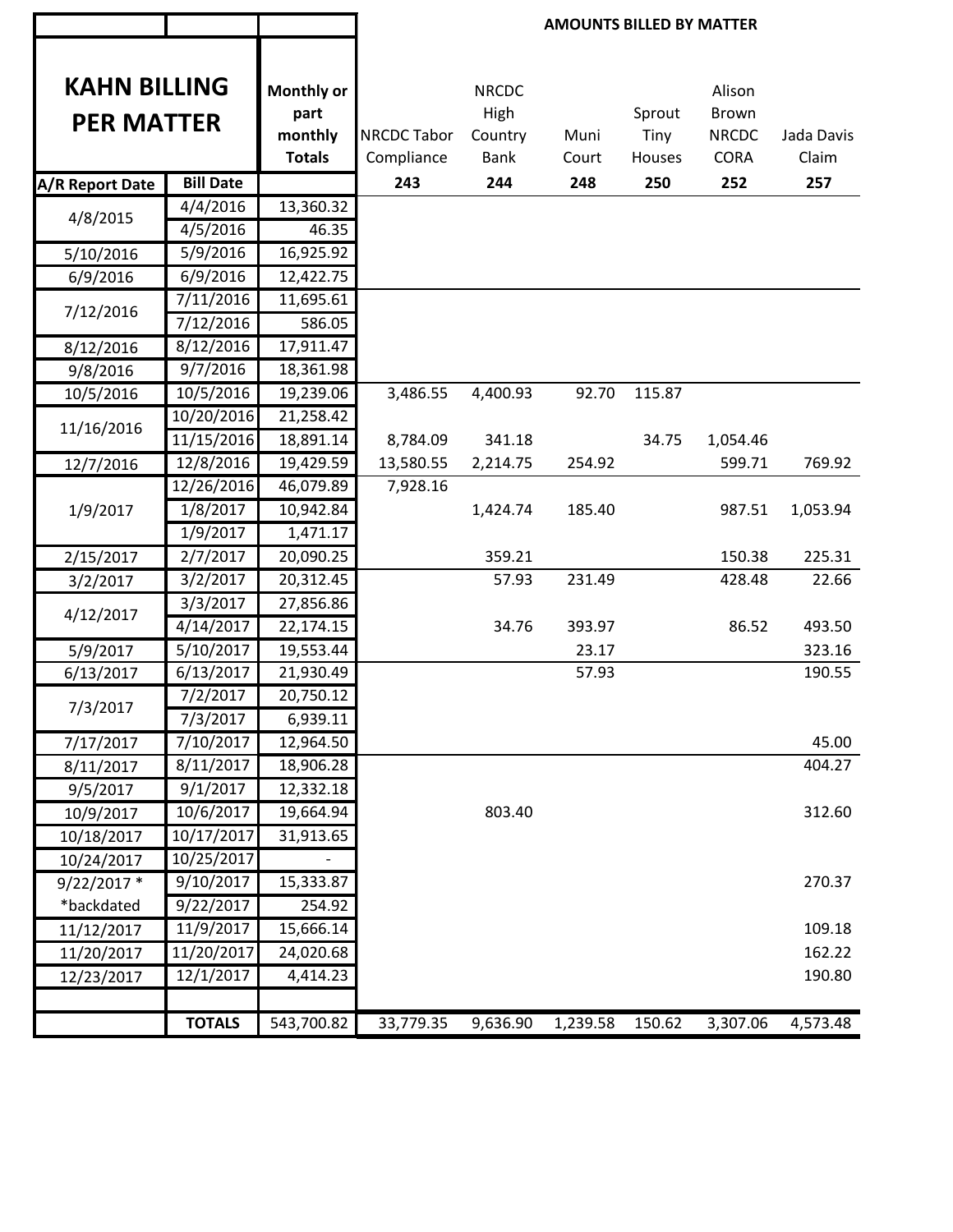|                                                                    |                        |                                                | <b>AMOUNTS BILLED BY MATTER</b>                    |                                     |                                                   |                                    |                                              |                                              |                                        |
|--------------------------------------------------------------------|------------------------|------------------------------------------------|----------------------------------------------------|-------------------------------------|---------------------------------------------------|------------------------------------|----------------------------------------------|----------------------------------------------|----------------------------------------|
| <b>KAHN BILLING</b><br><b>PER MATTER</b><br><b>A/R Report Date</b> | <b>Bill Date</b>       | Monthly or<br>part<br>monthly<br><b>Totals</b> | <b>SNRCDC</b><br><b>Board</b><br>Litigation<br>259 | <b>SNRCDC</b><br>Divestiture<br>261 | <b>Brown</b><br>Rose<br>SNRCDC<br>Petition<br>262 | Canon<br>City<br><b>MOU</b><br>264 | <b>SNRCDC</b><br>Corporate<br>Records<br>265 | Pueblo<br>Board of<br>Public<br>Works<br>268 | <b>BV Mc</b><br>Phelemy<br>Pond<br>269 |
|                                                                    | 4/4/2016               | 13,360.32                                      |                                                    |                                     |                                                   |                                    |                                              |                                              |                                        |
| 4/8/2015                                                           | 4/5/2016               | 46.35                                          |                                                    |                                     |                                                   |                                    |                                              |                                              |                                        |
| 5/10/2016                                                          | 5/9/2016               | 16,925.92                                      |                                                    |                                     |                                                   |                                    |                                              |                                              |                                        |
| 6/9/2016                                                           | 6/9/2016               | 12,422.75                                      |                                                    |                                     |                                                   |                                    |                                              |                                              |                                        |
|                                                                    | 7/11/2016              | 11,695.61                                      |                                                    |                                     |                                                   |                                    |                                              |                                              |                                        |
| 7/12/2016                                                          | 7/12/2016              | 586.05                                         |                                                    |                                     |                                                   |                                    |                                              |                                              |                                        |
| 8/12/2016                                                          | 8/12/2016              | 17,911.47                                      |                                                    |                                     |                                                   |                                    |                                              |                                              |                                        |
| 9/8/2016                                                           | 9/7/2016               | 18,361.98                                      |                                                    |                                     |                                                   |                                    |                                              |                                              |                                        |
| 10/5/2016                                                          | 10/5/2016              | 19,239.06                                      |                                                    |                                     |                                                   |                                    |                                              |                                              |                                        |
|                                                                    | 10/20/2016             | 21,258.42                                      |                                                    |                                     |                                                   |                                    |                                              |                                              |                                        |
| 11/16/2016                                                         | 11/15/2016             | 18,891.14                                      |                                                    |                                     |                                                   |                                    |                                              |                                              |                                        |
| 12/7/2016                                                          | 12/8/2016              | 19,429.59                                      |                                                    |                                     |                                                   |                                    |                                              |                                              |                                        |
|                                                                    | 12/26/2016             | 46,079.89                                      | 33,457.23                                          |                                     |                                                   |                                    |                                              |                                              |                                        |
| 1/9/2017                                                           | 1/8/2017               | 10,942.84                                      |                                                    | 3,454.02                            | 318.27                                            |                                    |                                              |                                              |                                        |
|                                                                    | 1/9/2017               | 1,471.17                                       |                                                    |                                     |                                                   |                                    |                                              |                                              |                                        |
| 2/15/2017                                                          | 2/7/2017               | 20,090.25                                      |                                                    | 6,056.74                            | 104.03                                            | 157.25                             | 2,639.51                                     |                                              |                                        |
| 3/2/2017                                                           | 3/2/2017               | 20,312.45                                      |                                                    | 7,963.70                            |                                                   | 219.64                             | 74.93                                        | 775.84                                       | 364.62                                 |
|                                                                    | 3/3/2017               | 27,856.86                                      |                                                    |                                     |                                                   |                                    |                                              |                                              |                                        |
| 4/12/2017                                                          | 4/14/2017              | 22,174.15                                      |                                                    |                                     |                                                   |                                    | 2,420.50                                     | 51.50                                        |                                        |
| 5/9/2017                                                           | 5/10/2017              | 19,553.44                                      |                                                    | 3,692.03                            |                                                   |                                    |                                              |                                              |                                        |
| 6/13/2017                                                          | 6/13/2017              | 21,930.49                                      |                                                    | 1,059.87                            |                                                   |                                    | 551.05                                       |                                              |                                        |
|                                                                    | 7/2/2017               | 20,750.12                                      |                                                    |                                     |                                                   |                                    |                                              |                                              |                                        |
| 7/3/2017                                                           | 7/3/2017               | 6,939.11                                       |                                                    |                                     |                                                   |                                    |                                              |                                              |                                        |
| 7/17/2017                                                          | 7/10/2017              | 12,964.50                                      |                                                    | 123.75                              |                                                   |                                    |                                              |                                              | 45.00                                  |
| 8/11/2017                                                          | 8/11/2017              | 18,906.28                                      |                                                    |                                     |                                                   |                                    |                                              |                                              |                                        |
| 9/5/2017                                                           | 9/1/2017               | 12,332.18                                      |                                                    |                                     |                                                   |                                    |                                              |                                              |                                        |
| 10/9/2017                                                          | 10/6/2017              | 19,664.94                                      |                                                    |                                     |                                                   |                                    |                                              |                                              |                                        |
| 10/18/2017                                                         | 10/17/2017             | 31,913.65                                      |                                                    | 1,532.55                            |                                                   |                                    |                                              |                                              |                                        |
| 10/24/2017                                                         | 10/25/2017             |                                                |                                                    |                                     |                                                   |                                    |                                              |                                              |                                        |
| 9/22/2017 *                                                        | 9/10/2017              | 15,333.87                                      |                                                    |                                     |                                                   |                                    |                                              | 73.64                                        | 73.64                                  |
| *backdated                                                         | 9/22/2017              | 254.92                                         |                                                    |                                     |                                                   |                                    |                                              |                                              |                                        |
| 11/12/2017                                                         | $\overline{11/9/2017}$ | 15,666.14                                      |                                                    | 248.23                              |                                                   |                                    |                                              |                                              |                                        |
| 11/20/2017                                                         | 11/20/2017             | 24,020.68                                      |                                                    | 630.87                              |                                                   |                                    |                                              |                                              |                                        |
| 12/23/2017                                                         | 12/1/2017              | 4,414.23                                       |                                                    | 190.80                              |                                                   |                                    |                                              |                                              |                                        |
|                                                                    |                        |                                                |                                                    |                                     |                                                   |                                    |                                              |                                              |                                        |
|                                                                    | <b>TOTALS</b>          | 543,700.82                                     | 33,457.23                                          | 24,952.56                           | 422.30                                            | 376.89                             | 5,685.99                                     | 900.98                                       | 483.26                                 |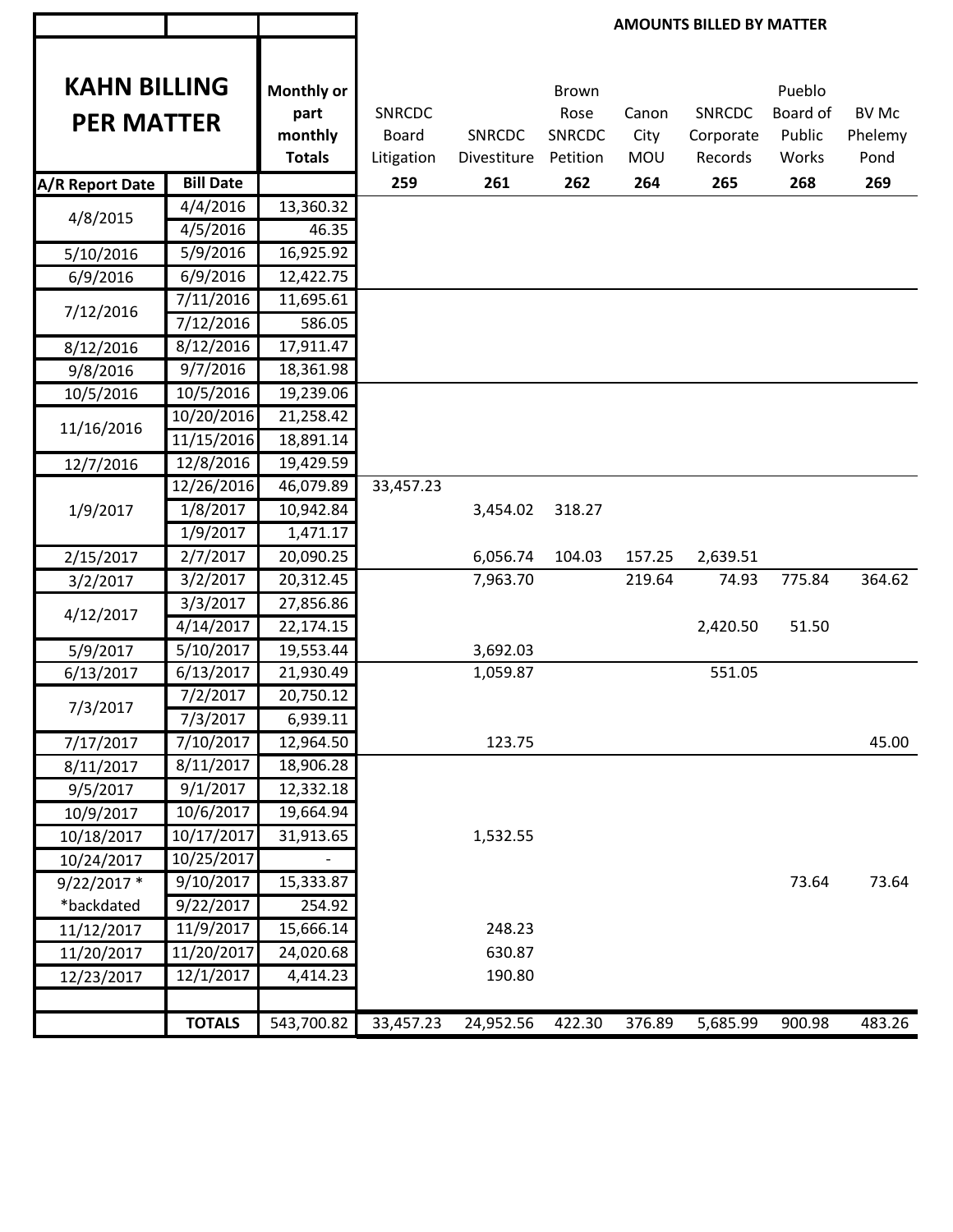| <b>KAHN BILLING</b><br><b>PER MATTER</b> |                   | <b>Monthly or</b><br>part | Elected<br>Official | North Fork |              | Municipal | Municipal   |            |
|------------------------------------------|-------------------|---------------------------|---------------------|------------|--------------|-----------|-------------|------------|
|                                          |                   | monthly                   | Public              | Reservoir  | <b>HRRMC</b> | Land Use  | Contracting | Snyder     |
|                                          |                   | <b>Totals</b>             | <b>Stmts</b>        | Exchange   | Expansion    | Forms     | Forms       | Annexation |
| <b>A/R Report Date</b>                   | <b>Bill Date</b>  |                           | 272                 | 276        | 277          | 278       | 279         | 280        |
| 4/8/2015                                 | 4/4/2016          | 13,360.32                 |                     |            |              |           |             |            |
|                                          | 4/5/2016          | 46.35                     |                     |            |              |           |             |            |
| 5/10/2016                                | 5/9/2016          | 16,925.92                 |                     |            |              |           |             |            |
| 6/9/2016                                 | $\sqrt{6/9}/2016$ | 12,422.75                 |                     |            |              |           |             |            |
| 7/12/2016                                | 7/11/2016         | 11,695.61                 |                     |            |              |           |             |            |
|                                          | 7/12/2016         | 586.05                    |                     |            |              |           |             |            |
| 8/12/2016                                | 8/12/2016         | 17,911.47                 |                     |            |              |           |             |            |
| 9/8/2016                                 | 9/7/2016          | 18,361.98                 |                     |            |              |           |             |            |
| 10/5/2016                                | 10/5/2016         | 19,239.06                 |                     |            |              |           |             |            |
| 11/16/2016                               | 10/20/2016        | 21,258.42                 |                     |            |              |           |             |            |
|                                          | 11/15/2016        | 18,891.14                 |                     |            |              |           |             |            |
| 12/7/2016                                | 12/8/2016         | 19,429.59                 |                     |            |              |           |             |            |
|                                          | 12/26/2016        | 46,079.89                 |                     |            |              |           |             |            |
| 1/9/2017                                 | 1/8/2017          | 10,942.84                 |                     |            |              |           |             |            |
|                                          | 1/9/2017          | 1,471.17                  |                     |            |              |           |             |            |
| 2/15/2017                                | 2/7/2017          | 20,090.25                 |                     |            |              |           |             |            |
| 3/2/2017                                 | 3/2/2017          | 20,312.45                 |                     |            |              |           |             |            |
|                                          | 3/3/2017          | 27,856.86                 |                     |            |              |           |             |            |
| 4/12/2017                                | 4/14/2017         | 22,174.15                 |                     | 346.59     | 254.66       | 208.57    | 57.93       | 57.93      |
| 5/9/2017                                 | 5/10/2017         | 19,553.44                 |                     | 451.14     | 776.10       | 254.92    | 46.35       | 472.25     |
| 6/13/2017                                | 6/13/2017         | 21,930.49                 |                     | 16.99      |              | 868.54    |             |            |
|                                          | 7/2/2017          | 20,750.12                 |                     |            |              |           |             |            |
| 7/3/2017                                 | 7/3/2017          | 6,939.11                  |                     |            |              |           |             |            |
| 7/17/2017                                | 7/10/2017         | 12,964.50                 |                     | 45.00      | 56.25        | 207.75    |             |            |
| 8/11/2017                                | 8/11/2017         | 18,906.28                 |                     |            | 104.03       | 758.59    |             |            |
| 9/5/2017                                 | 9/1/2017          | 12,332.18                 | 9,767.23            |            |              |           |             |            |
| 10/9/2017                                | 10/6/2017         | 19,664.94                 |                     | 301.27     | 23.17        | 46.35     |             |            |
| 10/18/2017                               | 10/17/2017        | 31,913.65                 |                     |            |              |           |             |            |
| 10/24/2017                               | 10/25/2017        |                           |                     |            |              |           |             |            |
| 9/22/2017 *                              | 9/10/2017         | 15,333.87                 |                     | 73.64      | 98.10        | 92.70     |             |            |
| *backdated                               | 9/22/2017         | 254.92                    |                     |            |              |           |             |            |
| 11/12/2017                               | 11/9/2017         | 15,666.14                 |                     | 28.30      | 63.08        | 127.46    | 103.77      |            |
| 11/20/2017                               | 11/20/2017        | 24,020.68                 |                     |            |              |           |             |            |
| 12/23/2017                               | 12/1/2017         | 4,414.23                  |                     |            |              |           |             |            |
|                                          |                   |                           |                     |            |              |           |             |            |
|                                          | <b>TOTALS</b>     | 543,700.82                | 9,767.23            | 1,262.93   | 1,375.39     | 2,564.88  | 208.05      | 530.18     |
|                                          |                   |                           |                     |            |              |           |             |            |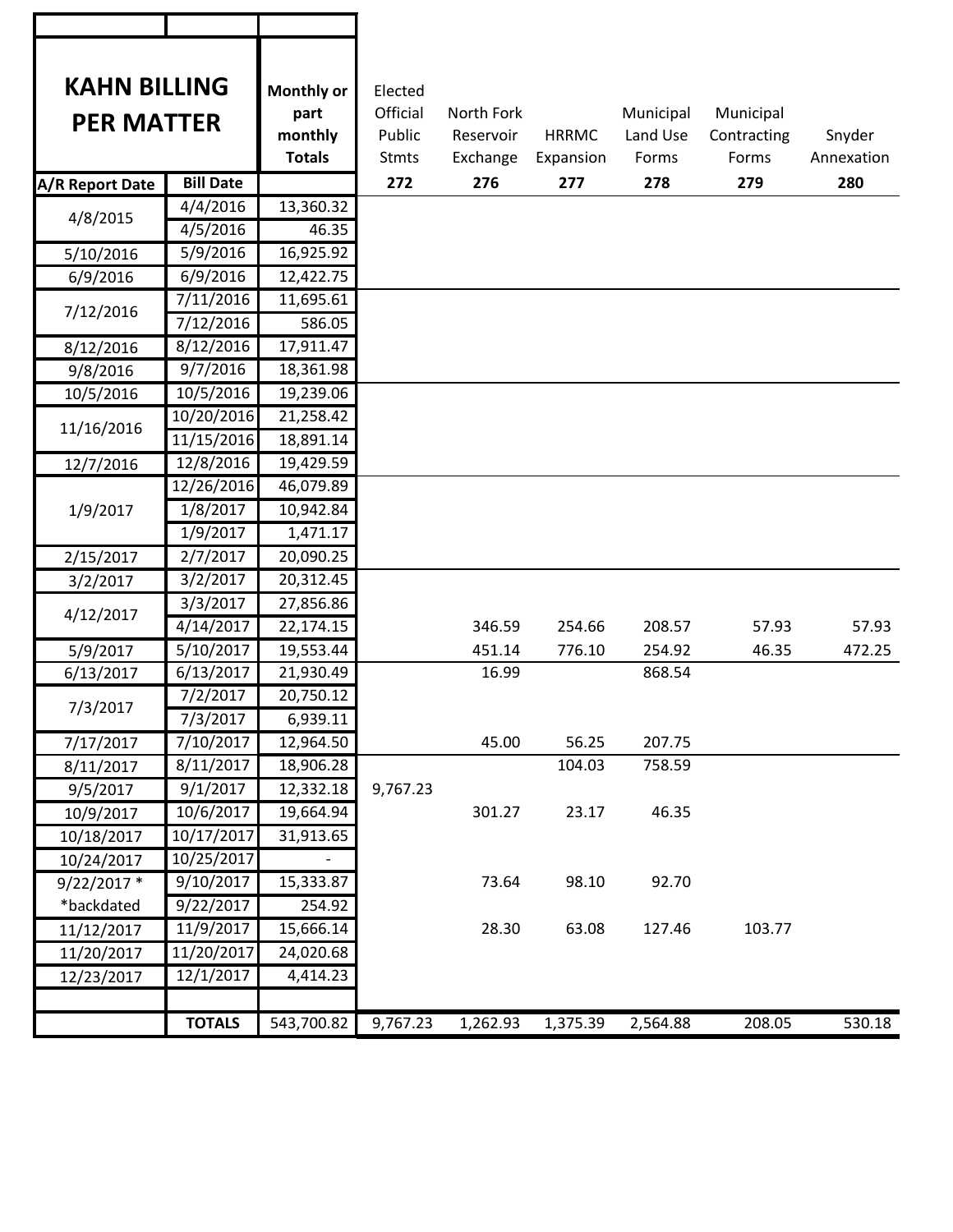| <b>KAHN BILLING</b><br><b>PER MATTER</b> |                              | Monthly or<br>part<br>monthly<br><b>Totals</b> | <b>Miller Public</b><br>Safety | School<br><b>District</b><br><b>IGA</b> | <b>SNRCDC</b><br><b>Real Estate</b> | River's<br>Edge | <b>Boathouse</b><br>Cantina<br><b>Deck</b><br>Expansion | Housing<br>Code<br>Am'nd'ts |
|------------------------------------------|------------------------------|------------------------------------------------|--------------------------------|-----------------------------------------|-------------------------------------|-----------------|---------------------------------------------------------|-----------------------------|
| A/R Report Date                          | <b>Bill Date</b>             |                                                | 281                            | 283                                     | 284                                 | 286             | 288                                                     | 291                         |
| 4/8/2015                                 | 4/4/2016                     | 13,360.32                                      |                                |                                         |                                     |                 |                                                         |                             |
|                                          | 4/5/2016                     | 46.35                                          |                                |                                         |                                     |                 |                                                         |                             |
| 5/10/2016                                | 5/9/2016                     | 16,925.92                                      |                                |                                         |                                     |                 |                                                         |                             |
| 6/9/2016                                 | 6/9/2016                     | 12,422.75                                      |                                |                                         |                                     |                 |                                                         |                             |
| 7/12/2016                                | 7/11/2016                    | 11,695.61                                      |                                |                                         |                                     |                 |                                                         |                             |
|                                          | 7/12/2016                    | 586.05                                         |                                |                                         |                                     |                 |                                                         |                             |
| 8/12/2016                                | 8/12/2016                    | 17,911.47                                      |                                |                                         |                                     |                 |                                                         |                             |
| 9/8/2016                                 | 9/7/2016                     | 18,361.98                                      |                                |                                         |                                     |                 |                                                         |                             |
| 10/5/2016                                | 10/5/2016                    | 19,239.06                                      |                                |                                         |                                     |                 |                                                         |                             |
|                                          | 10/20/2016                   | 21,258.42                                      |                                |                                         |                                     |                 |                                                         |                             |
| 11/16/2016                               | 11/15/2016                   | 18,891.14                                      |                                |                                         |                                     |                 |                                                         |                             |
| 12/7/2016                                | 12/8/2016                    | 19,429.59                                      |                                |                                         |                                     |                 |                                                         |                             |
|                                          | 12/26/2016                   | 46,079.89                                      |                                |                                         |                                     |                 |                                                         |                             |
| 1/9/2017                                 | 1/8/2017                     | 10,942.84                                      |                                |                                         |                                     |                 |                                                         |                             |
|                                          | 1/9/2017                     | 1,471.17                                       |                                |                                         |                                     |                 |                                                         |                             |
| 2/15/2017                                | 2/7/2017                     | 20,090.25                                      |                                |                                         |                                     |                 |                                                         |                             |
| 3/2/2017                                 | 3/2/2017                     | 20,312.45                                      |                                |                                         |                                     |                 |                                                         |                             |
|                                          | 3/3/2017                     | 27,856.86                                      |                                |                                         |                                     |                 |                                                         |                             |
| 4/12/2017                                | 4/14/2017                    | 22,174.15                                      |                                | 46.35                                   |                                     |                 |                                                         |                             |
| 5/9/2017                                 | 5/10/2017                    | 19,553.44                                      |                                | 533.02                                  |                                     | 433.63          | 861.85                                                  | 115.87                      |
| 6/13/2017                                | 6/13/2017                    | 21,930.49                                      |                                |                                         | 8,999.11                            |                 | 623.66                                                  | 196.47                      |
|                                          | 7/2/2017                     | 20,750.12                                      |                                |                                         |                                     |                 |                                                         |                             |
| 7/3/2017                                 | 7/3/2017                     | 6,939.11                                       | 6,939.11                       |                                         |                                     |                 |                                                         |                             |
| 7/17/2017                                | 7/10/2017                    | 12,964.50                                      |                                |                                         | 438.25                              |                 | 27.50                                                   | 511.25                      |
| 8/11/2017                                | 8/11/2017                    | 18,906.28                                      | 353.03                         |                                         |                                     |                 | 34.76                                                   | 428.22                      |
| 9/5/2017                                 | 9/1/2017                     | 12,332.18                                      |                                |                                         |                                     |                 |                                                         |                             |
| 10/9/2017                                | 10/6/2017                    | 19,664.94                                      | 276.04                         |                                         |                                     |                 |                                                         |                             |
| 10/18/2017                               | 10/17/2017                   | 31,913.65                                      |                                |                                         | 6,378.01                            |                 |                                                         |                             |
| 10/24/2017                               | 10/25/2017                   |                                                |                                |                                         |                                     |                 |                                                         |                             |
| 9/22/2017 *                              | 9/10/2017                    | 15,333.87                                      | 5,376.34                       |                                         |                                     |                 |                                                         |                             |
| *backdated                               | 9/22/2017                    | 254.92                                         |                                |                                         |                                     |                 |                                                         |                             |
| 11/12/2017                               | 11/9/2017                    | 15,666.14                                      | 375.69                         |                                         | 410.45                              |                 |                                                         |                             |
| 11/20/2017                               | 11/20/2017                   | 24,020.68                                      | 3,229.56                       |                                         | 700.14                              |                 |                                                         |                             |
| 12/23/2017                               | $\frac{1}{2}/\frac{1}{2017}$ | 4,414.23                                       |                                |                                         | 69.52                               |                 |                                                         |                             |
|                                          |                              |                                                |                                |                                         |                                     |                 |                                                         |                             |
|                                          | <b>TOTALS</b>                | 543,700.82                                     | 16,549.77                      | 579.37                                  | 16,995.48                           | 433.63          | 1,547.77                                                | 1,251.81                    |

٦

т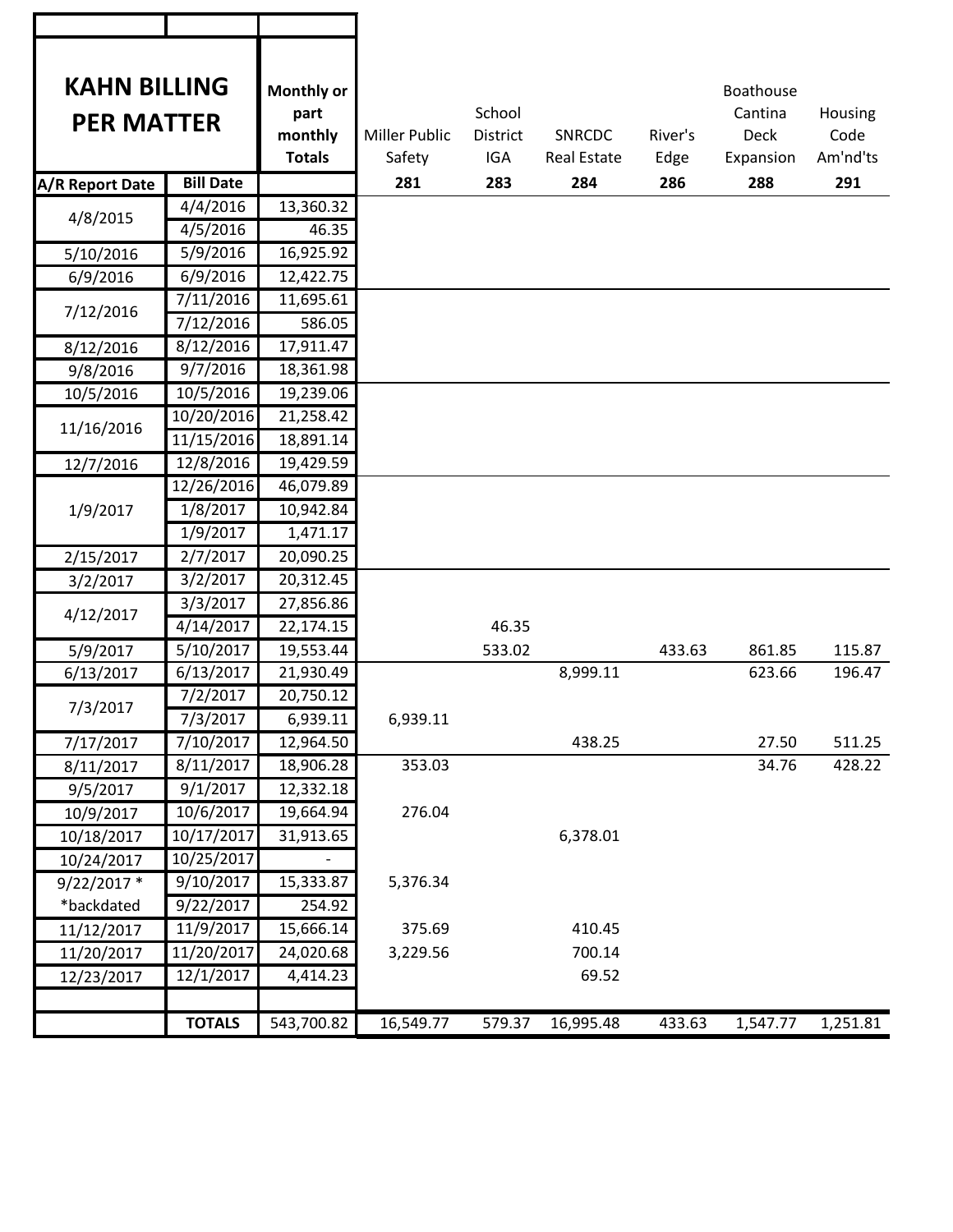| <b>KAHN BILLING</b> |                   | Monthly or               |        |           |          |         |           |           |
|---------------------|-------------------|--------------------------|--------|-----------|----------|---------|-----------|-----------|
|                     |                   | part                     |        | Martinez  | Hopkins  |         |           |           |
|                     | <b>PER MATTER</b> |                          | Mehos  | Police    | Wrongful | Chavez  | Debrucing | Angelview |
|                     |                   | monthly<br><b>Totals</b> | Apts.  | Complaint | Death    | Subdiv. | Init.     | Townh'm's |
| A/R Report Date     | <b>Bill Date</b>  |                          | 292    | 293       | 294      | 295     | 296       | 298       |
|                     | 4/4/2016          | 13,360.32                |        |           |          |         |           |           |
| 4/8/2015            | 4/5/2016          | 46.35                    |        |           |          |         |           |           |
| 5/10/2016           | 5/9/2016          | 16,925.92                |        |           |          |         |           |           |
| 6/9/2016            | 6/9/2016          | 12,422.75                |        |           |          |         |           |           |
|                     | 7/11/2016         | 11,695.61                |        |           |          |         |           |           |
| 7/12/2016           | 7/12/2016         | 586.05                   |        |           |          |         |           |           |
| 8/12/2016           | 8/12/2016         | 17,911.47                |        |           |          |         |           |           |
| 9/8/2016            | 9/7/2016          | 18,361.98                |        |           |          |         |           |           |
| 10/5/2016           | 10/5/2016         | 19,239.06                |        |           |          |         |           |           |
|                     | 10/20/2016        | 21,258.42                |        |           |          |         |           |           |
| 11/16/2016          | 11/15/2016        | 18,891.14                |        |           |          |         |           |           |
| 12/7/2016           | 12/8/2016         | 19,429.59                |        |           |          |         |           |           |
|                     | 12/26/2016        | 46,079.89                |        |           |          |         |           |           |
| 1/9/2017            | 1/8/2017          | 10,942.84                |        |           |          |         |           |           |
|                     | 1/9/2017          | 1,471.17                 |        |           |          |         |           |           |
| 2/15/2017           | 2/7/2017          | 20,090.25                |        |           |          |         |           |           |
| 3/2/2017            | 3/2/2017          | 20,312.45                |        |           |          |         |           |           |
| 4/12/2017           | 3/3/2017          | 27,856.86                |        |           |          |         |           |           |
|                     | 4/14/2017         | 22,174.15                |        |           |          |         |           |           |
| 5/9/2017            | 5/10/2017         | 19,553.44                |        |           |          |         |           |           |
| 6/13/2017           | 6/13/2017         | 21,930.49                | 815.24 | 213.98    | 577.31   | 758.08  | 57.93     | 625.21    |
| 7/3/2017            | 7/2/2017          | 20,750.12                |        |           |          |         |           |           |
|                     | 7/3/2017          | 6,939.11                 |        |           |          |         |           |           |
| 7/17/2017           | 7/10/2017         | 12,964.50                |        |           | 33.75    |         | 112.50    | 168.75    |
| 8/11/2017           | 8/11/2017         | 18,906.28                |        |           |          |         | 387.53    |           |
| 9/5/2017            | 9/1/2017          | 12,332.18                |        |           |          |         |           |           |
| 10/9/2017           | 10/6/2017         | 19,664.94                |        |           |          |         | 23.17     |           |
| 10/18/2017          | 10/17/2017        | 31,913.65                |        |           |          |         |           |           |
| 10/24/2017          | 10/25/2017        |                          |        |           |          |         |           |           |
| 9/22/2017 *         | 9/10/2017         | 15,333.87                |        |           |          |         | 115.10    |           |
| *backdated          | 9/22/2017         | 254.92                   |        |           |          |         |           |           |
| 11/12/2017          | 11/9/2017         | 15,666.14                | 109.27 |           |          |         | 63.08     |           |
| 11/20/2017          | 11/20/2017        | 24,020.68                |        |           |          |         |           |           |
| 12/23/2017          | 12/1/2017         | 4,414.23                 |        |           |          |         |           |           |
|                     |                   |                          |        |           |          |         |           |           |
|                     | <b>TOTALS</b>     | 543,700.82               | 924.51 | 213.98    | 611.06   | 758.08  | 759.31    | 793.96    |

┑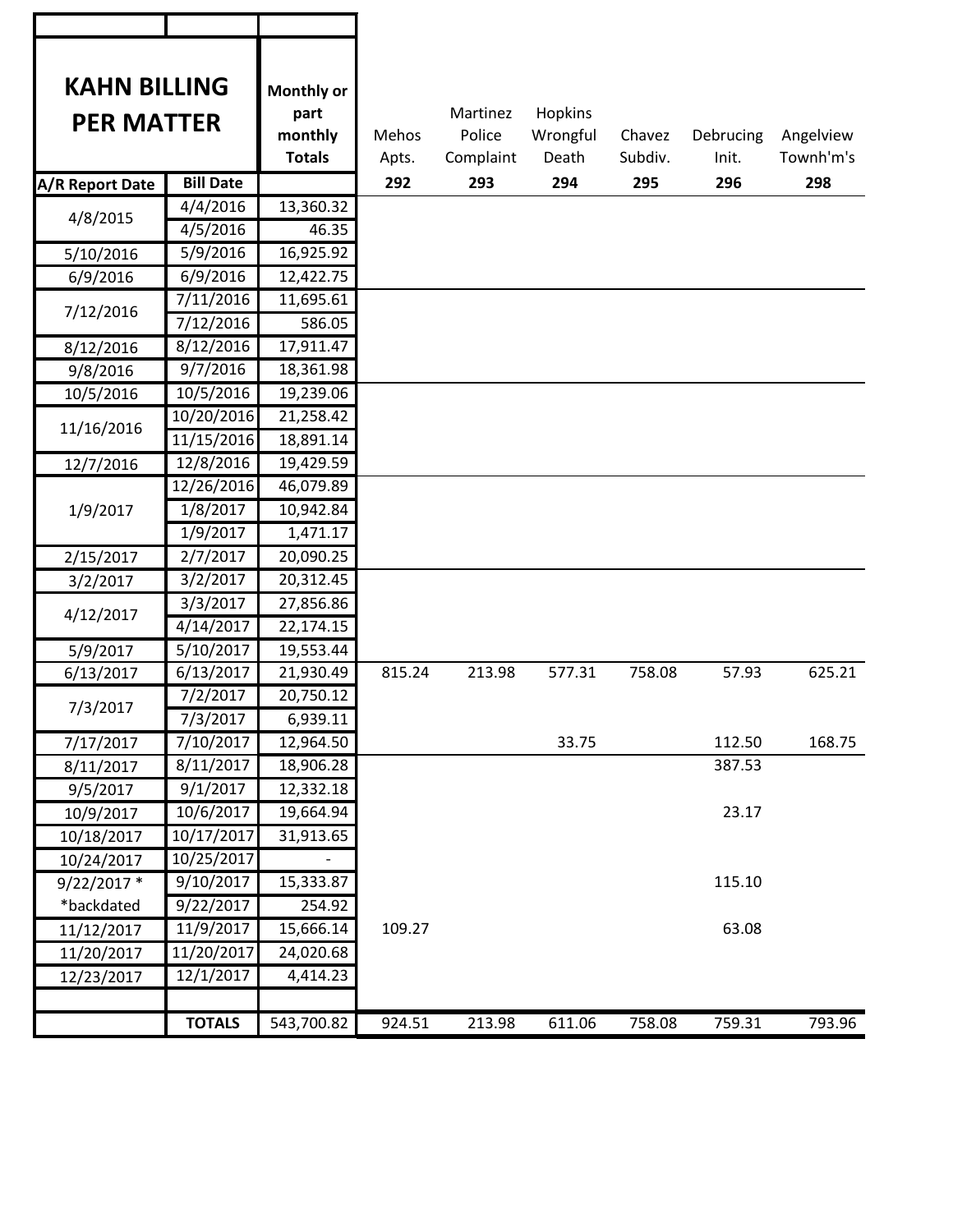| <b>KAHN BILLING</b><br><b>PER MATTER</b> |                      | Monthly or<br>part<br>monthly<br><b>Totals</b> | Ice Cream<br>Patio | <b>SNRCDC</b><br>Palmer<br>Street | SNRCDC<br>Solar Panels | Carey<br>Short-<br>term<br>Rental<br>License | Patio Policy | Bomer,<br>Francie |
|------------------------------------------|----------------------|------------------------------------------------|--------------------|-----------------------------------|------------------------|----------------------------------------------|--------------|-------------------|
| <b>A/R Report Date</b>                   | <b>Bill Date</b>     |                                                | 299                | 300                               | 302                    | 304                                          | 306          | 307               |
|                                          | 4/4/2016             | 13,360.32                                      |                    |                                   |                        |                                              |              |                   |
| 4/8/2015                                 | 4/5/2016             | 46.35                                          |                    |                                   |                        |                                              |              |                   |
| 5/10/2016                                | 5/9/2016             | 16,925.92                                      |                    |                                   |                        |                                              |              |                   |
| 6/9/2016                                 | 6/9/2016             | 12,422.75                                      |                    |                                   |                        |                                              |              |                   |
| 7/12/2016                                | 7/11/2016            | 11,695.61                                      |                    |                                   |                        |                                              |              |                   |
|                                          | 7/12/2016            | 586.05                                         |                    |                                   |                        |                                              |              |                   |
| 8/12/2016                                | 8/12/2016            | 17,911.47                                      |                    |                                   |                        |                                              |              |                   |
| 9/8/2016                                 | 9/7/2016             | 18,361.98                                      |                    |                                   |                        |                                              |              |                   |
| 10/5/2016                                | 10/5/2016            | 19,239.06                                      |                    |                                   |                        |                                              |              |                   |
|                                          | 10/20/2016           | 21,258.42                                      |                    |                                   |                        |                                              |              |                   |
| 11/16/2016                               | 11/15/2016           | 18,891.14                                      |                    |                                   |                        |                                              |              |                   |
| 12/7/2016                                | 12/8/2016            | 19,429.59                                      |                    |                                   |                        |                                              |              |                   |
|                                          | 12/26/2016           | 46,079.89                                      |                    |                                   |                        |                                              |              |                   |
| 1/9/2017                                 | 1/8/2017             | 10,942.84                                      |                    |                                   |                        |                                              |              |                   |
|                                          | 1/9/2017             | 1,471.17                                       |                    |                                   |                        |                                              |              |                   |
| 2/15/2017                                | 2/7/2017             | 20,090.25                                      |                    |                                   |                        |                                              |              |                   |
| 3/2/2017                                 | 3/2/2017             | 20,312.45                                      |                    |                                   |                        |                                              |              |                   |
|                                          | 3/3/2017             | 27,856.86                                      |                    |                                   |                        |                                              |              |                   |
| 4/12/2017                                | 4/14/2017            | 22,174.15                                      |                    |                                   |                        |                                              |              |                   |
| 5/9/2017                                 | 5/10/2017            | 19,553.44                                      |                    |                                   |                        |                                              |              |                   |
| 6/13/2017                                | 6/13/2017            | 21,930.49                                      | 672.07             | 456.29                            | 2,471.74               |                                              |              |                   |
|                                          | 7/2/2017             | 20,750.12                                      |                    |                                   |                        |                                              |              |                   |
| 7/3/2017                                 | $\frac{1}{7}/3/2017$ | 6,939.11                                       |                    |                                   |                        |                                              |              |                   |
| 7/17/2017                                | 7/10/2017            | 12,964.50                                      | 1,460.50           |                                   | 1,096.00               | 416.00                                       | 258.75       | 281.25            |
| 8/11/2017                                | 8/11/2017            | 18,906.28                                      | 260.51             |                                   | 1,273.08               |                                              |              |                   |
| 9/5/2017                                 | 9/1/2017             | 12,332.18                                      |                    |                                   |                        |                                              |              |                   |
| 10/9/2017                                | 10/6/2017            | 19,664.94                                      |                    |                                   |                        |                                              | 648.90       | 127.46            |
| 10/18/2017                               | 10/17/2017           | 31,913.65                                      |                    | 2,563.92                          | 8,197.10               |                                              |              |                   |
| 10/24/2017                               | 10/25/2017           |                                                |                    |                                   |                        |                                              |              |                   |
| 9/22/2017 *                              | 9/10/2017            | 15,333.87                                      | 23.17              |                                   |                        |                                              |              | 11.58             |
| *backdated                               | 9/22/2017            | 254.92                                         |                    |                                   |                        |                                              |              |                   |
| 11/12/2017                               | 11/9/2017            | 15,666.14                                      |                    |                                   | 97.59                  |                                              | 109.43       | 155.78            |
| 11/20/2017                               | 11/20/2017           | 24,020.68                                      |                    |                                   | 132.61                 |                                              | 57.93        |                   |
| 12/23/2017                               | 12/1/2017            | 4,414.23                                       |                    |                                   | 422.55                 |                                              |              |                   |
|                                          |                      |                                                |                    |                                   |                        |                                              |              |                   |
|                                          | <b>TOTALS</b>        | 543,700.82                                     | 2,416.25           | 3,020.21                          | 13,690.67              | 416.00                                       | 1,075.01     | 576.07            |
|                                          |                      |                                                |                    |                                   |                        |                                              |              |                   |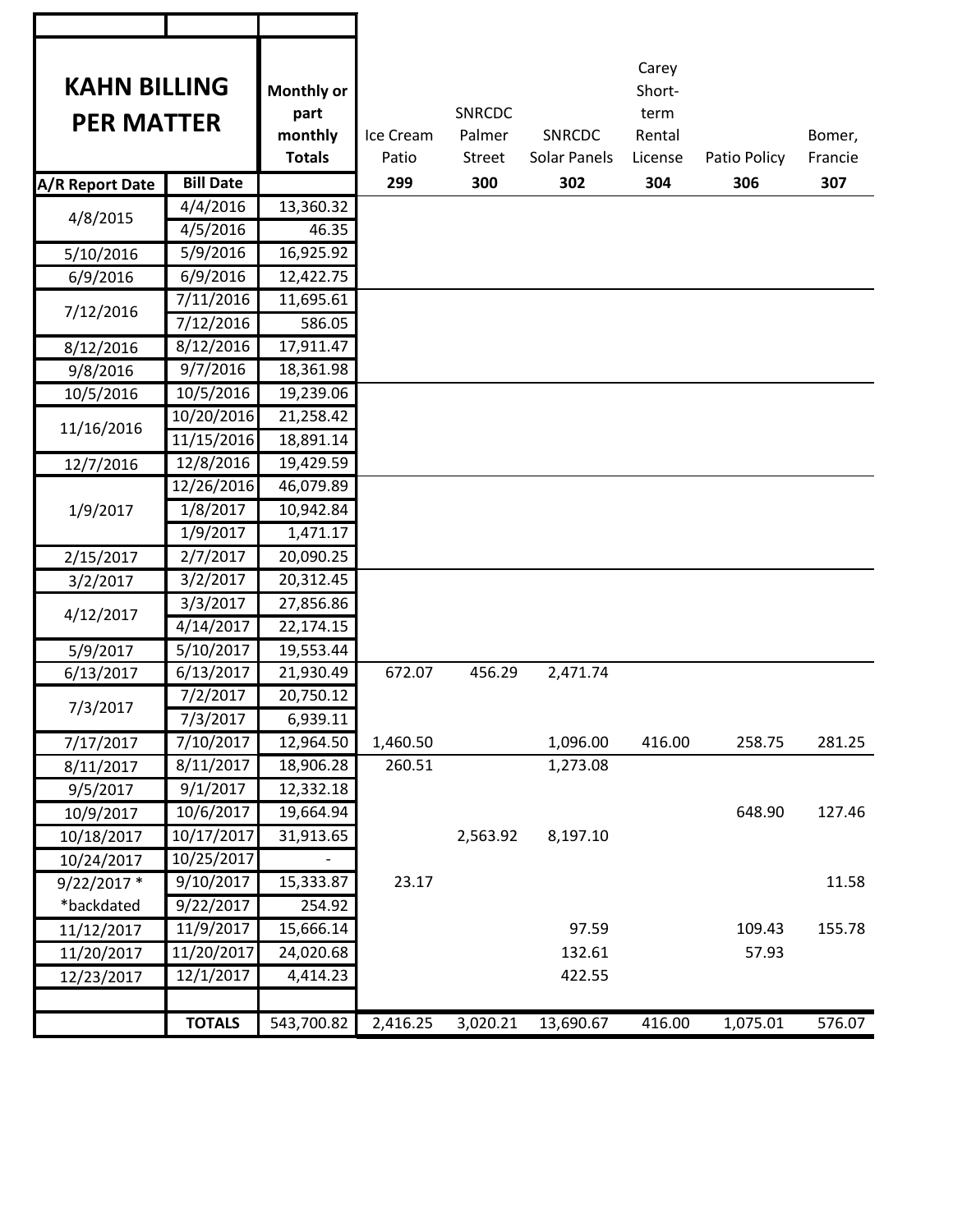| <b>KAHN BILLING</b><br><b>PER MATTER</b> |                  | Monthly or<br>part | City<br>Admin. | Ellsworth |               | City      | Cnclmbr<br>Rogers |                   |
|------------------------------------------|------------------|--------------------|----------------|-----------|---------------|-----------|-------------------|-------------------|
|                                          |                  | monthly            | Trial          | Public    | <b>SNRCDC</b> | Admin'r   | Special           | <b>SNRCDC Lau</b> |
|                                          |                  | <b>Totals</b>      | Period         | Safety    | Water         | Lorentzen | Projects          | Transaction       |
| A/R Report Date                          | <b>Bill Date</b> |                    | 309            | 310       | 311           | 312       | 313               | 314               |
| 4/8/2015                                 | 4/4/2016         | 13,360.32          |                |           |               |           |                   |                   |
|                                          | 4/5/2016         | 46.35              |                |           |               |           |                   |                   |
| 5/10/2016                                | 5/9/2016         | 16,925.92          |                |           |               |           |                   |                   |
| 6/9/2016                                 | 6/9/2016         | 12,422.75          |                |           |               |           |                   |                   |
| 7/12/2016                                | 7/11/2016        | 11,695.61          |                |           |               |           |                   |                   |
|                                          | 7/12/2016        | 586.05             |                |           |               |           |                   |                   |
| 8/12/2016                                | 8/12/2016        | 17,911.47          |                |           |               |           |                   |                   |
| 9/8/2016                                 | 9/7/2016         | 18,361.98          |                |           |               |           |                   |                   |
| 10/5/2016                                | 10/5/2016        | 19,239.06          |                |           |               |           |                   |                   |
| 11/16/2016                               | 10/20/2016       | 21,258.42          |                |           |               |           |                   |                   |
|                                          | 11/15/2016       | 18,891.14          |                |           |               |           |                   |                   |
| 12/7/2016                                | 12/8/2016        | 19,429.59          |                |           |               |           |                   |                   |
|                                          | 12/26/2016       | 46,079.89          |                |           |               |           |                   |                   |
| 1/9/2017                                 | 1/8/2017         | 10,942.84          |                |           |               |           |                   |                   |
|                                          | 1/9/2017         | 1,471.17           |                |           |               |           |                   |                   |
| 2/15/2017                                | 2/7/2017         | 20,090.25          |                |           |               |           |                   |                   |
| 3/2/2017                                 | 3/2/2017         | 20,312.45          |                |           |               |           |                   |                   |
| 4/12/2017                                | 3/3/2017         | 27,856.86          |                |           |               |           |                   |                   |
|                                          | 4/14/2017        | 22,174.15          |                |           |               |           |                   |                   |
| 5/9/2017                                 | 5/10/2017        | 19,553.44          |                |           |               |           |                   |                   |
| 6/13/2017                                | 6/13/2017        | 21,930.49          |                |           |               |           |                   |                   |
| 7/3/2017                                 | 7/2/2017         | 20,750.12          |                |           |               |           |                   |                   |
|                                          | 7/3/2017         | 6,939.11           |                |           |               |           |                   |                   |
| 7/17/2017                                | 7/10/2017        | 12,964.50          | 1,209.00       | 67.25     | 78.75         |           |                   |                   |
| 8/11/2017                                | 8/11/2017        | 18,906.28          |                |           |               | 4,301.28  | 1,633.32          |                   |
| 9/5/2017                                 | 9/1/2017         | 12,332.18          | 1,325.61       |           |               |           | 1,239.34          |                   |
| 10/9/2017                                | 10/6/2017        | 19,664.94          | 57.93          |           |               |           |                   |                   |
| 10/18/2017                               | 10/17/2017       | 31,913.65          |                |           | 8,958.05      |           |                   | 3,629.97          |
| 10/24/2017                               | 10/25/2017       |                    |                |           |               |           |                   |                   |
| 9/22/2017 *                              | 9/10/2017        | 15,333.87          |                |           |               | 271.66    |                   |                   |
| *backdated                               | 9/22/2017        | 254.92             |                |           |               |           |                   |                   |
| 11/12/2017                               | 11/9/2017        | 15,666.14          |                |           | 1,675.70      |           |                   | 2,621.86          |
| 11/20/2017                               | 11/20/2017       | 24,020.68          |                |           | 711.98        |           | 7,451.02          | 943.73            |
| 12/23/2017                               | 12/1/2017        | 4,414.23           |                |           | 23.17         |           |                   | 115.61            |
|                                          |                  |                    |                |           |               |           |                   |                   |
|                                          | <b>TOTALS</b>    | 543,700.82         | 2,592.54       | 67.25     | 11,447.65     | 4,572.94  | 10,323.68         | 7,311.17          |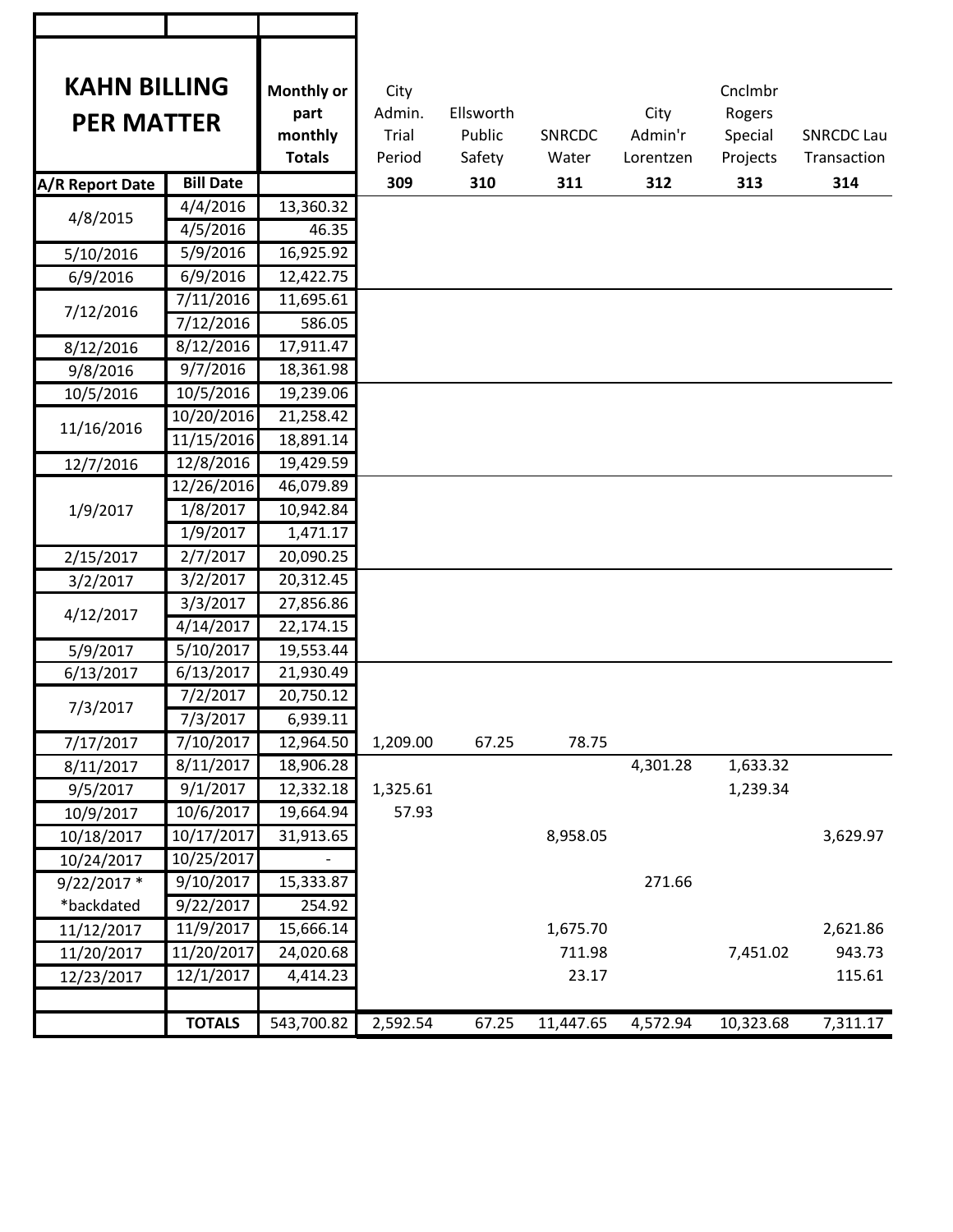| <b>KAHN BILLING</b><br><b>PER MATTER</b> |                  | <b>Monthly or</b><br>part | <b>Hot Springs</b> |           |                     | Verne<br>Davis | General   | Kitson |
|------------------------------------------|------------------|---------------------------|--------------------|-----------|---------------------|----------------|-----------|--------|
|                                          |                  | monthly                   | Surplus            | Community | Coordinated         | Public         | Finance & | Public |
|                                          |                  | <b>Totals</b>             | Flow               | Center    | <b>Election IGA</b> | Safety         | Acc't'g   | Safety |
| A/R Report Date                          | <b>Bill Date</b> |                           | 317                | 319       | 321                 | 322            | 323       | 325    |
|                                          | 4/4/2016         | 13,360.32                 |                    |           |                     |                |           |        |
| 4/8/2015                                 | 4/5/2016         | 46.35                     |                    |           |                     |                |           |        |
| 5/10/2016                                | 5/9/2016         | 16,925.92                 |                    |           |                     |                |           |        |
| 6/9/2016                                 | 6/9/2016         | 12,422.75                 |                    |           |                     |                |           |        |
| 7/12/2016                                | 7/11/2016        | 11,695.61                 |                    |           |                     |                |           |        |
|                                          | 7/12/2016        | 586.05                    |                    |           |                     |                |           |        |
| 8/12/2016                                | 8/12/2016        | 17,911.47                 |                    |           |                     |                |           |        |
| 9/8/2016                                 | 9/7/2016         | 18,361.98                 |                    |           |                     |                |           |        |
| 10/5/2016                                | 10/5/2016        | 19,239.06                 |                    |           |                     |                |           |        |
| 11/16/2016                               | 10/20/2016       | 21,258.42                 |                    |           |                     |                |           |        |
|                                          | 11/15/2016       | 18,891.14                 |                    |           |                     |                |           |        |
| 12/7/2016                                | 12/8/2016        | 19,429.59                 |                    |           |                     |                |           |        |
| 1/9/2017                                 | 12/26/2016       | 46,079.89                 |                    |           |                     |                |           |        |
|                                          | 1/8/2017         | 10,942.84                 |                    |           |                     |                |           |        |
|                                          | 1/9/2017         | 1,471.17                  |                    |           |                     |                |           |        |
| 2/15/2017                                | 2/7/2017         | 20,090.25                 |                    |           |                     |                |           |        |
| 3/2/2017                                 | 3/2/2017         | 20,312.45                 |                    |           |                     |                |           |        |
| 4/12/2017                                | 3/3/2017         | 27,856.86                 |                    |           |                     |                |           |        |
|                                          | 4/14/2017        | 22,174.15                 |                    |           |                     |                |           |        |
| 5/9/2017                                 | 5/10/2017        | 19,553.44                 |                    |           |                     |                |           |        |
| 6/13/2017                                | 6/13/2017        | 21,930.49                 |                    |           |                     |                |           |        |
| 7/3/2017                                 | 7/2/2017         | 20,750.12                 |                    |           |                     |                |           |        |
|                                          | 7/3/2017         | 6,939.11                  |                    |           |                     |                |           |        |
| 7/17/2017                                | 7/10/2017        | 12,964.50                 |                    |           |                     |                |           |        |
| 8/11/2017                                | 8/11/2017        | 18,906.28                 | 127.46             |           |                     |                |           |        |
| 9/5/2017                                 | 9/1/2017         | 12,332.18                 |                    |           |                     |                |           |        |
| 10/9/2017                                | 10/6/2017        | 19,664.94                 |                    |           |                     | 23.17          | 237.15    | 23.17  |
| 10/18/2017                               | 10/17/2017       | 31,913.65                 |                    |           |                     |                |           |        |
| 10/24/2017                               | 10/25/2017       |                           |                    |           |                     |                |           |        |
| 9/22/2017 *                              | 9/10/2017        | 15,333.87                 | 758.59             | 254.92    | 393.97              |                | 1,412.38  | 208.57 |
| *backdated                               | 9/22/2017        | 254.92                    |                    |           |                     | 254.92         |           |        |
| 11/12/2017                               | 11/9/2017        | 15,666.14                 |                    |           |                     |                | 417.15    |        |
| 11/20/2017                               | 11/20/2017       | 24,020.68                 | 462.98             |           |                     |                | 114.07    |        |
| 12/23/2017                               | 12/1/2017        | 4,414.23                  |                    |           |                     |                |           |        |
|                                          |                  |                           |                    |           |                     |                |           |        |
|                                          | <b>TOTALS</b>    | 543,700.82                | 1,349.03           | 254.92    | 393.97              | 278.09         | 2,180.75  | 231.74 |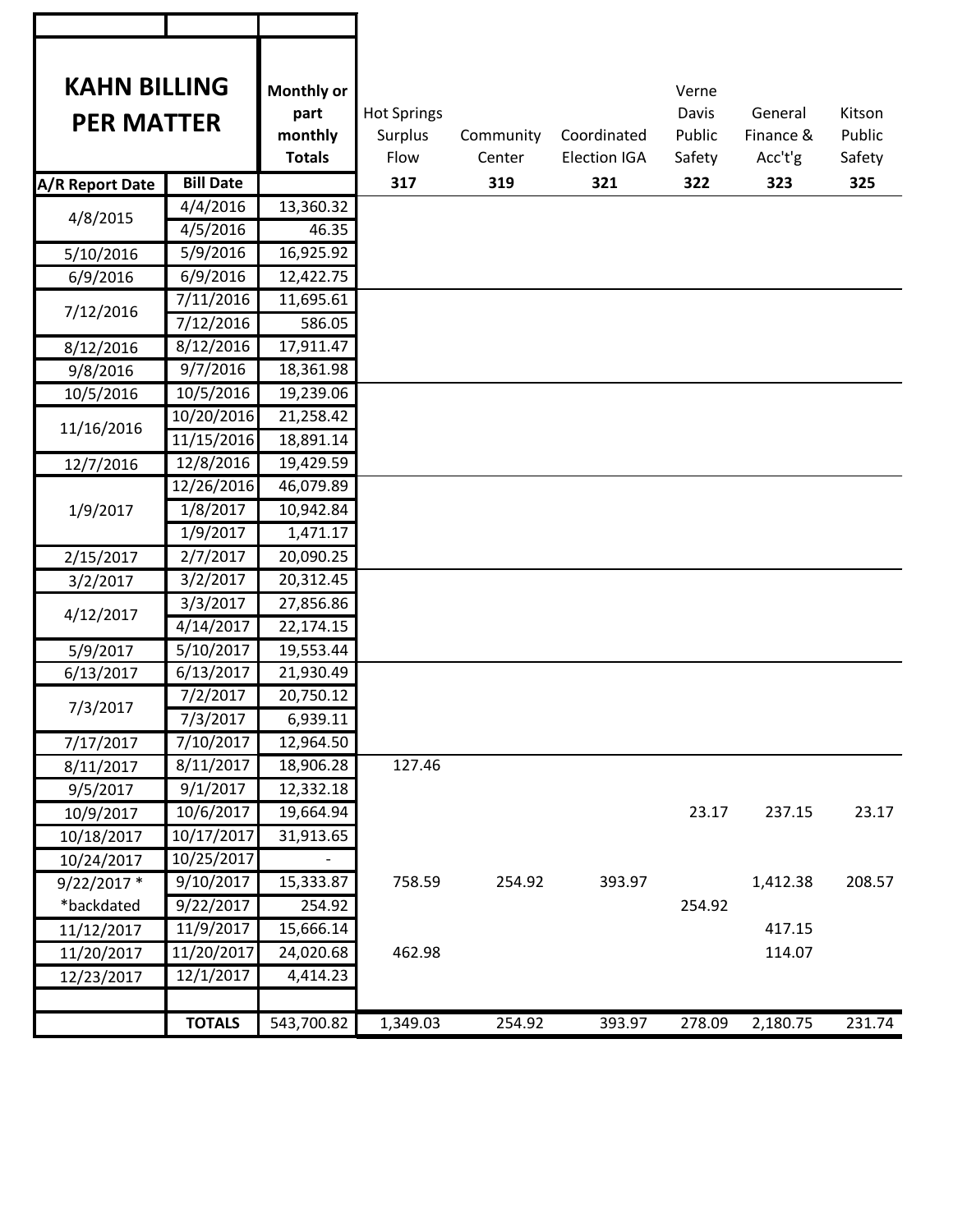| <b>KAHN BILLING</b><br><b>PER MATTER</b> |                        | Monthly or<br>part<br>monthly<br><b>Totals</b> | <b>SMC Code</b><br>Revisions | Upper<br>Arkansas<br><b>Diversions</b> | Bedding-<br>fiend CUP<br>Appeal | Jana<br>Looney | <b>SNRCDC</b><br>Crippen<br>Creek | <b>Briscoe</b><br>Ditch<br>Ponds |
|------------------------------------------|------------------------|------------------------------------------------|------------------------------|----------------------------------------|---------------------------------|----------------|-----------------------------------|----------------------------------|
| A/R Report Date                          | <b>Bill Date</b>       |                                                | 326                          | 327                                    | 328                             | 330            | 331                               | 334                              |
| 4/8/2015                                 | 4/4/2016               | 13,360.32                                      |                              |                                        |                                 |                |                                   |                                  |
|                                          | 4/5/2016               | 46.35                                          |                              |                                        |                                 |                |                                   |                                  |
| 5/10/2016                                | 5/9/2016               | 16,925.92                                      |                              |                                        |                                 |                |                                   |                                  |
| 6/9/2016                                 | 6/9/2016               | 12,422.75                                      |                              |                                        |                                 |                |                                   |                                  |
| 7/12/2016                                | 7/11/2016<br>7/12/2016 | 11,695.61<br>586.05                            |                              |                                        |                                 |                |                                   |                                  |
| 8/12/2016                                | 8/12/2016              | 17,911.47                                      |                              |                                        |                                 |                |                                   |                                  |
| 9/8/2016                                 | 9/7/2016               | 18,361.98                                      |                              |                                        |                                 |                |                                   |                                  |
| 10/5/2016                                | 10/5/2016              | 19,239.06                                      |                              |                                        |                                 |                |                                   |                                  |
|                                          | 10/20/2016             | 21,258.42                                      |                              |                                        |                                 |                |                                   |                                  |
| 11/16/2016                               | 11/15/2016             | 18,891.14                                      |                              |                                        |                                 |                |                                   |                                  |
| 12/7/2016                                | 12/8/2016              | 19,429.59                                      |                              |                                        |                                 |                |                                   |                                  |
|                                          | 12/26/2016             | 46,079.89                                      |                              |                                        |                                 |                |                                   |                                  |
| 1/9/2017                                 | 1/8/2017               | 10,942.84                                      |                              |                                        |                                 |                |                                   |                                  |
|                                          | 1/9/2017               | 1,471.17                                       |                              |                                        |                                 |                |                                   |                                  |
| 2/15/2017                                | 2/7/2017               | 20,090.25                                      |                              |                                        |                                 |                |                                   |                                  |
| 3/2/2017                                 | 3/2/2017               | 20,312.45                                      |                              |                                        |                                 |                |                                   |                                  |
|                                          | 3/3/2017               | 27,856.86                                      |                              |                                        |                                 |                |                                   |                                  |
| 4/12/2017                                | 4/14/2017              | 22,174.15                                      |                              |                                        |                                 |                |                                   |                                  |
| 5/9/2017                                 | 5/10/2017              | 19,553.44                                      |                              |                                        |                                 |                |                                   |                                  |
| 6/13/2017                                | 6/13/2017              | 21,930.49                                      |                              |                                        |                                 |                |                                   |                                  |
|                                          | 7/2/2017               | 20,750.12                                      |                              |                                        |                                 |                |                                   |                                  |
| 7/3/2017                                 | 7/3/2017               | 6,939.11                                       |                              |                                        |                                 |                |                                   |                                  |
| 7/17/2017                                | 7/10/2017              | 12,964.50                                      |                              |                                        |                                 |                |                                   |                                  |
| 8/11/2017                                | 8/11/2017              | 18,906.28                                      |                              |                                        |                                 |                |                                   |                                  |
| 9/5/2017                                 | 9/1/2017               | 12,332.18                                      |                              |                                        |                                 |                |                                   |                                  |
| 10/9/2017                                | 10/6/2017              | 19,664.94                                      | 81.11                        | 595.85                                 | 13,323.82                       | 167.63         |                                   |                                  |
| 10/18/2017                               | 10/17/2017             | 31,913.65                                      |                              |                                        |                                 |                | 654.05                            |                                  |
| 10/24/2017                               | 10/25/2017             |                                                |                              |                                        |                                 |                |                                   |                                  |
| 9/22/2017 *                              | 9/10/2017              | 15,333.87                                      |                              | 86.52                                  | 347.62                          |                |                                   |                                  |
| *backdated                               | 9/22/2017              | 254.92                                         |                              |                                        |                                 |                |                                   |                                  |
| 11/12/2017                               | 11/9/2017              | 15,666.14                                      | 46.35                        |                                        | 2,780.74                        | 23.17          | 121.02                            | 57.93                            |
| 11/20/2017                               | 11/20/2017             | 24,020.68                                      | 81.11                        |                                        | 114.07                          |                |                                   |                                  |
| 12/23/2017                               | 12/1/2017              | 4,414.23                                       |                              |                                        |                                 |                |                                   |                                  |
|                                          |                        |                                                |                              |                                        |                                 |                |                                   |                                  |
|                                          | <b>TOTALS</b>          | 543,700.82                                     | 208.57                       | 682.37                                 | 16,566.25                       | 190.80         | 775.07                            | 57.93                            |

٦

т